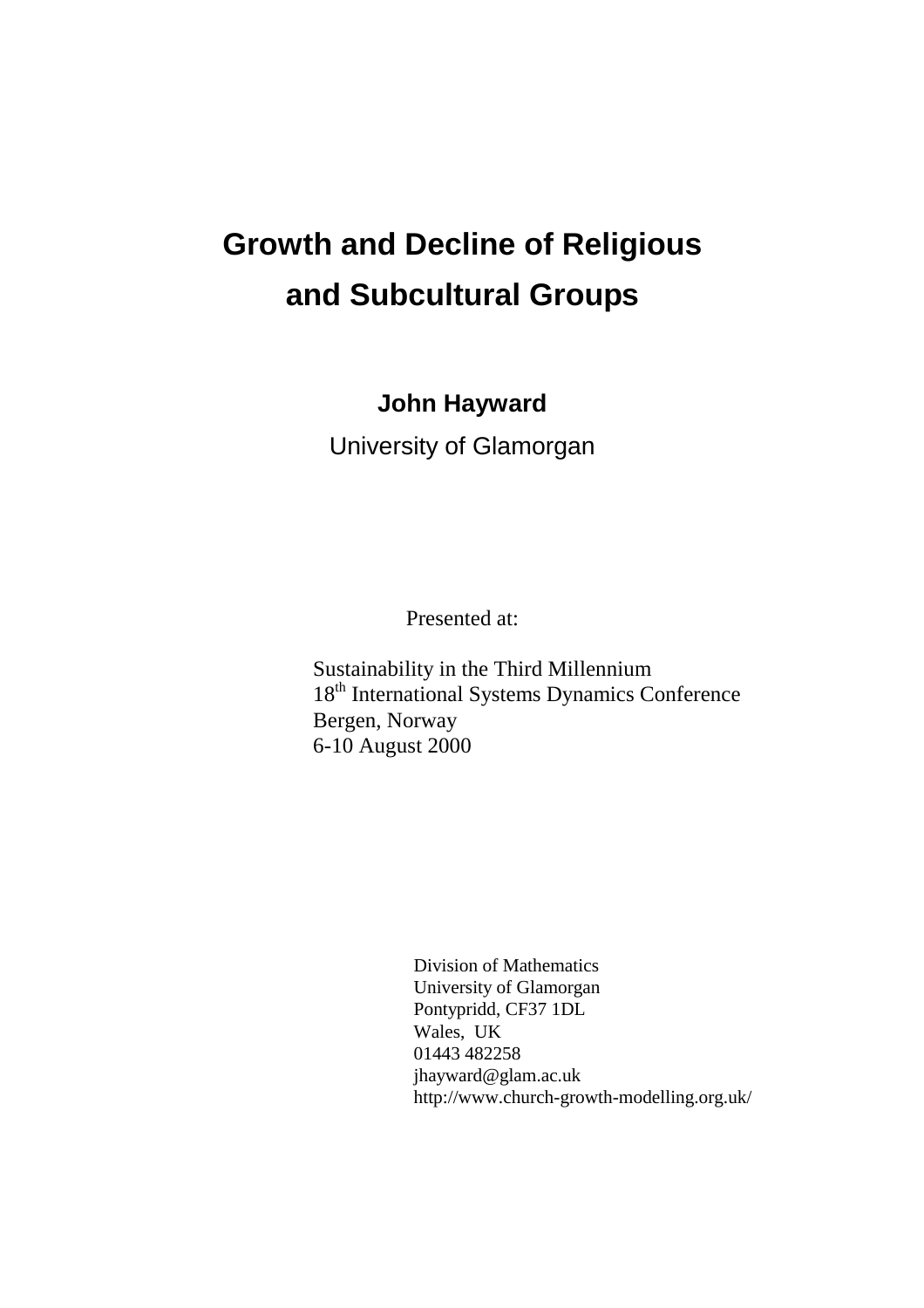# **Abstract**

*Within any population there are subcultural groups, based on religion, political belief, or lifestyle, which hold the allegiance of people. Often such groups include membership of an organisation such as a church, cult, political party, or some looser group that encourages the beliefs and practices of the subculture. These groups may survive for many generations, before eventually dying out. Many remain small minorities with little potential for growth. However a small number not only flourish, but eventually influence the bulk of society. A prime example of a successful group is the Christian church which, having grown for two millennia, is well poised to continue growing in the future, except in Western Europe where it still declines.*

*This paper examines the dynamics of the growth of such religious and subcultural groups and attempts to explain, using system dynamics, the causes of their growth and decline. Based on a mathematical model of church growth, published by the author, a systems dynamics model is developed incorporating births, deaths, and reversion. It is argued that the primary cause of growth is the existence of enthusiasts within the group who spread the belief, and hence recruit, through contact with unbelievers. It is further argued that growth is limited because they are only enthusiastic for a limited length of time, falling back to ordinary members of the group, with virtually no recruitment potential.*

*The model is applied to the spread of the Christian church and other subcultural groups, discussing their potential for long-term survival.*

Readers who are unfamiliar with Systems Dynamics, but who wish to learn the methodology in order to understand the models, are directed to the technical reports Hayward (2000). These are a fuller version of this paper with an introduction to the methodology of System Dynamics.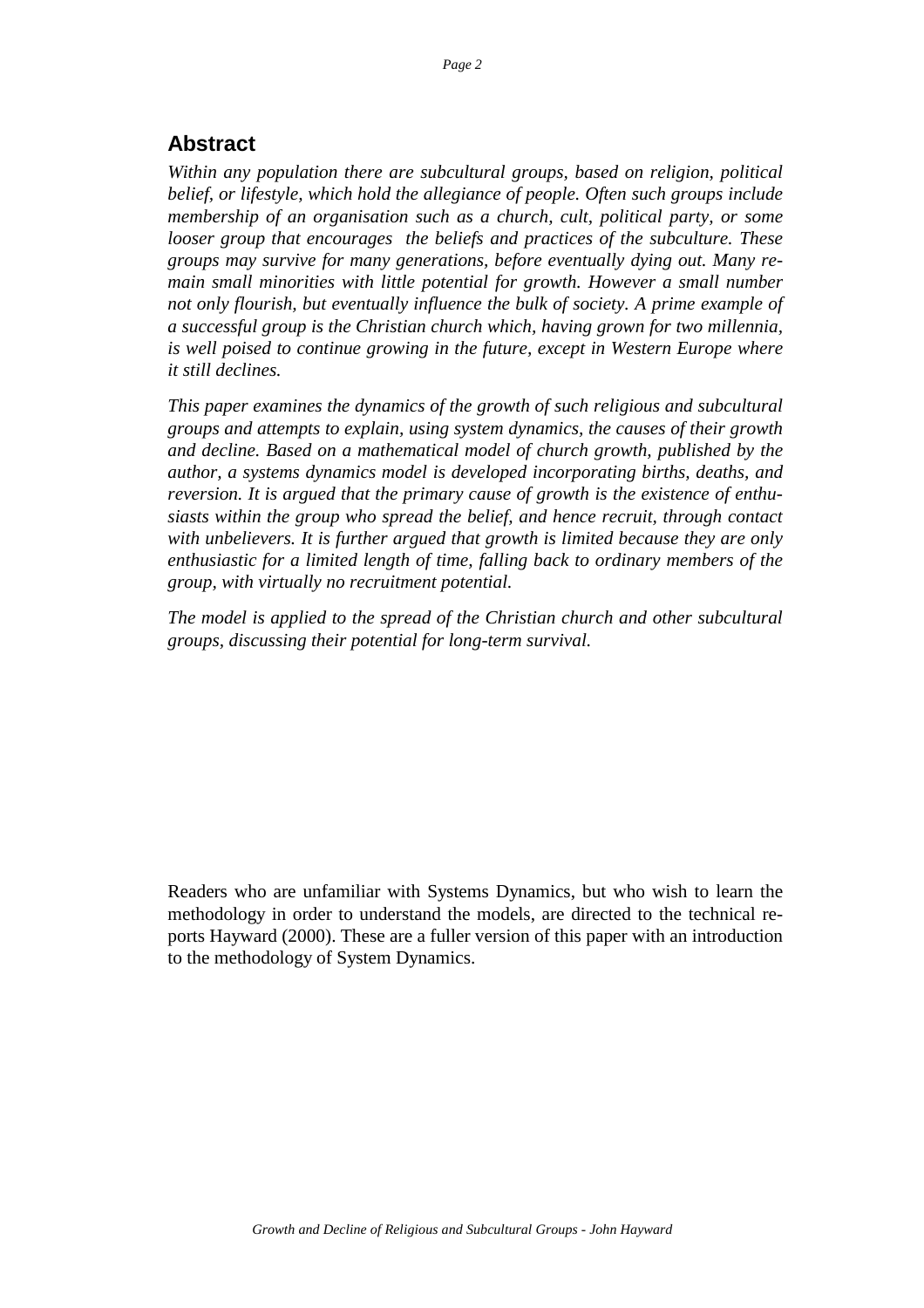# **1 Introduction**

The growth of human populations has been extensively modelled from both a systems and a mathematical viewpoint. The processes of births, deaths, immigration and emigration are standard text-book models. However within the human population there exist subcultures which possess some features that distinguish them from the remainder of the population. Foremost among these are religious groups represented by churches, sects and cults which can have very rigid boundaries separating them from the rest of society. Other subcultures could include political groups, or more diffuse lifestyle groups such as vegetarians, youth subcultures such as punks, a hobbies society or even mobile phone users.

The dynamics of these subgroups differ from a standard human population in that they can recruit from a population of people who have yet to possess the features of the subgroup. In the case of a church there is an explicit desire to actively recruit, called conversion, from the rest of the population. For lifestyle groups, such as vegetarians, that desire to see others like themselves is purely at the individual level, or may not exist at all. However the lifestyle may prove attractive to others so that they also convert and become part of the group. Such conversion is very common amongst youth sub-cultures where there is a desire to be like their radical peers and different from an older generation.

Thus religious and subcultural groups have the conversion process as a significant part of its dynamics. This needs to be balanced out by reversion, those who give up the church or lifestyle. In addition it is possible to be born into such subgroups. Churches gain a lot of their recruitment from the children of those already in the church. It is possible that the children of vegetarians are more likely to become vegetarian themselves. However in the case of youth subcultures the reverse is often the case and children are more likely to abandon the culture of their parents. Thus births (and deaths) also play a part in the dynamics of religious and subcultural groups.

In the last thirty years a considerable amount of effort has been expended in attempting to understand why and how churches grow or decline. Much of the work is qualitative in nature usually giving recommendations to a church as to how it may improve its growth. (Gibbs 1981, Pointer 1987, Schwartz 1998 are typical examples). However quantitative measures of growth are also important and much attendance and membership data are produced (e.g. Brierley 1999a). Any modelling of the growth process is limited to statistical analysis or numerical arguments (Stark 1996). However in Hayward (1995 & 1999) a church growth model was developed using mathematical population modelling. The model, based on the general epidemic model, was constructed on two principles:

- 1. conversion growth of the church comes from contact between unbelievers and active believers, called enthusiasts;
- 2. enthusiasts only hold their enthusiasm, or potential for converting others, for a limited length of time after which they become inactive, but are still part of the church.

The model exhibited growth behaviour very similar to that seen in a religious revival, where the growth runs out because there are insufficient enthusiasts to maintain the level of conversion among a dwindling number of unbelievers. The result is that the growth ceases without all the unbelievers being converted. Indeed there is a threshold that the number of unbelievers must be above for significant growth to take place. That threshold depends only on the number of people that an enthusiast is responsible for converting during their enthusiastic phase.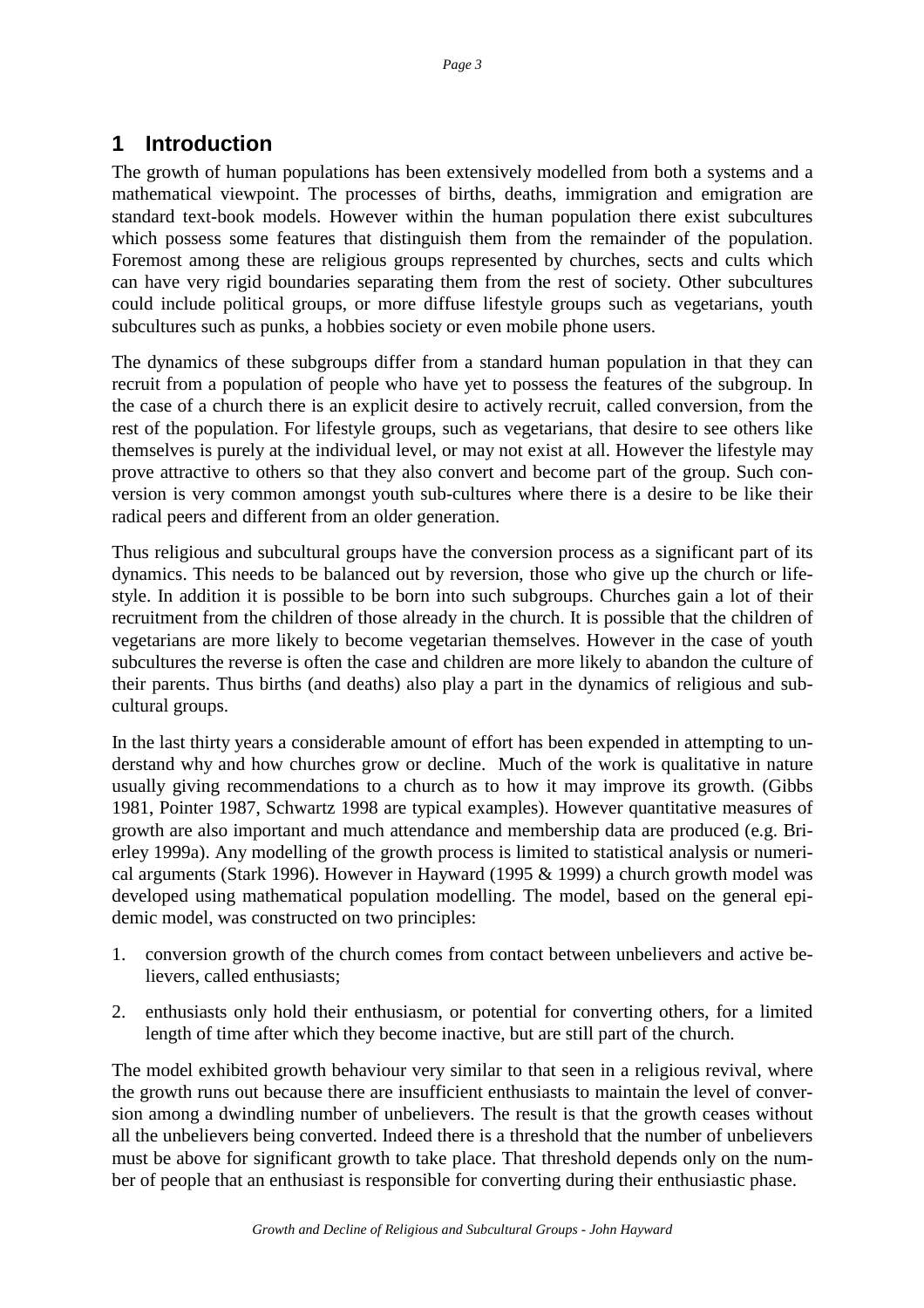The purposes of this current paper are to re-express the model in a systems format in order to understand the dynamics of the conversion process more fully, and to include effects of births, deaths and reversion. By taking a systems approach it is hoped that the behaviour can be understood without the need for extensive mathematical analysis. In addition, as outlined above, the model can be applied to subcultural groups other than churches and thus may be of interest to a wider audience. Although it will be constructed with churches in mind, other applications will be alluded to.

The paper is organised into two separate models. The first (Ch. 2) looks at the conversion process where the enthusiasts who are responsible for the conversion process retain that enthusiasm throughout their lifetime. The second (Ch. 3) then adds in the feature that enthusiasts only have conversion potential for a limited time span. Both will add births, deaths and reversion. It is hoped that this approach will make the effects of the different processes clearer.

A fuller version of this paper is available in three technical reports (Hayward 2000), available at the author's research website (Church Growth Modelling Website).

# **2 Unlimited Enthusiasm Church Growth Model**

# **2.1 Conversion Model**

#### **2.1.1 Believers and Unbelievers**

A church is a collection of people who have common religious beliefs, a common identity, and who meet together regularly, usually for worship. As such they are an identifiable subgroup of society, including those who are like-minded, but largely excluding those who have no part of that religious life. Thus, at the simplest level, it is possible to split society up into two groups: those who belong to the church - called believers, and those who don't - called unbelievers.

# **2.1.2 Conversion Through Contact**

In addition the believers have a common mission, which is to see unbelievers become believers. Effectively this means recruiting people into the church, called conversion. For simplicity such conversion will be deemed to be a one-way process, thus there is a drain from the unbelievers to the believers over time, with no other losses to the system. The model is thus a two compartment model with transfer from unbelievers to believers (figure 1).

As was argued in Hayward 1999, the primary means of recruitment is through contact between an unbeliever and a believer. The contact itself may be the actual means of conversion, or it may be an invite to a meeting where the conversion occurs. Although many of these contacts occur between people who know each other, nevertheless it is possible that a believer's word of mouth testimony could inspire those they do not believe to seek out the church and become a believer. This is a common feature during times of religious revival where those affected by the revival are noticeably enthusiastic.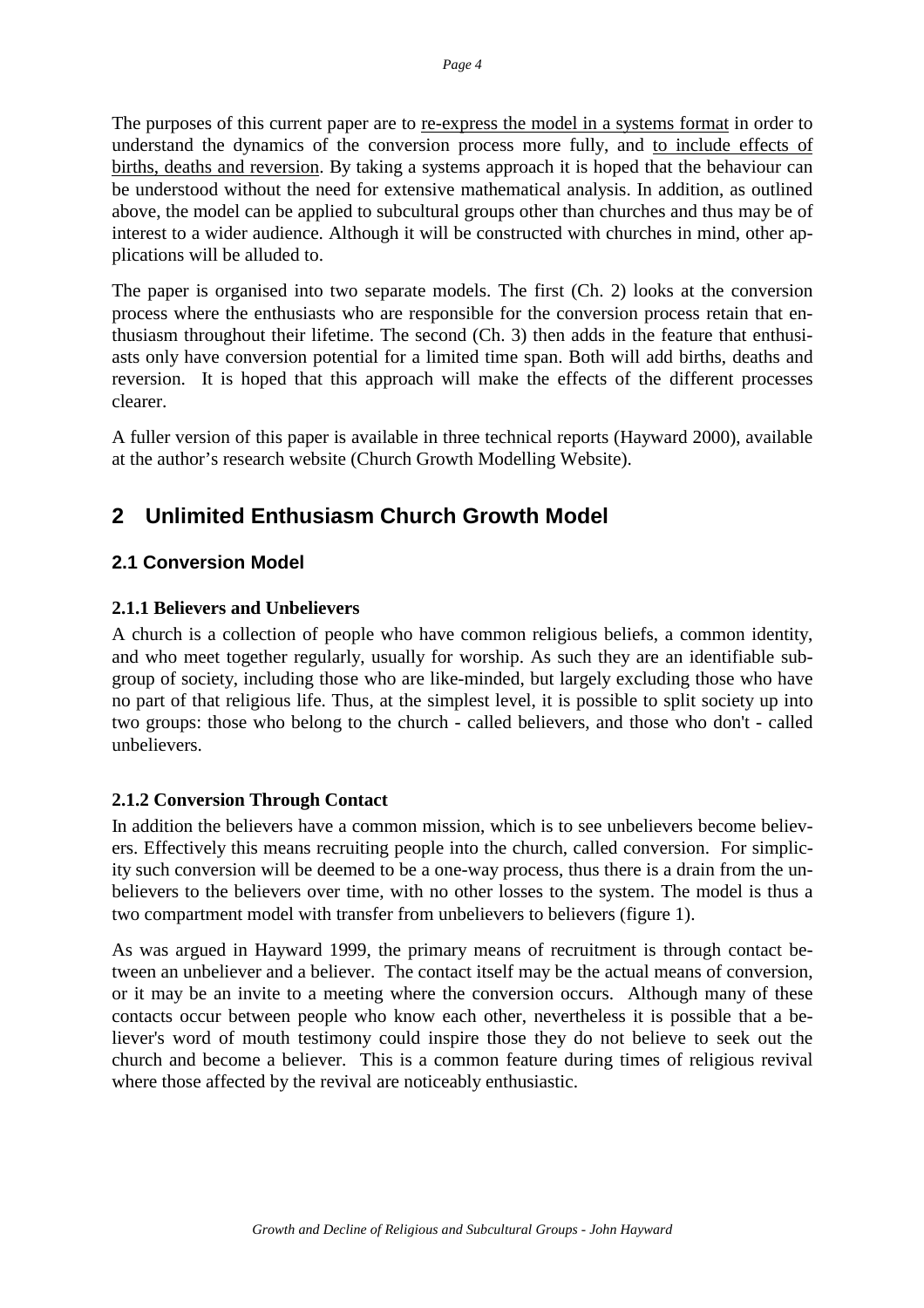

The number of conversions each believer is responsible for will depend on the probability of such a contact. Assuming that believers and unbelievers are homogeneously mixed in a population, this probability will be the fraction of the population who are unbelievers. Homogenous mixing means the church has to be geographically spread, rather than confined to certain places. This would be true for much of the history of Christianity, apart from when it was introduced to a country. Even in its early years Christianity became spread throughout the Mediterranean world quickly due to good transportation between major cities.

Thus the conversion rate (the flow rate *Conversions* in figure 1) is proportional to the probability of finding an unbeliever and the number of believers. The more believers there are, the more contacts with unbelievers take place.

One final assumption concerning the conversion process is needed. The believers do not cease recruiting unbelievers. Thus they do not run out of evangelistic zeal, or run out of unbelieving contacts before the pool of unbelievers is exhausted.

Thus, leaving out the effects of births, deaths and reversion the unlimited enthusiasm church growth model based on conversion is give in figure 1.

The potential number converted per believer (or conversion potential) is the number of unbelievers a believer could convert if all their contacts were with unbelievers. Of course the actual number will get lower as the church grows because more of their contacts are with believers. This tends to be true of churches as much of a believer's time is spent interacting with those who are like minded, so less of their time is spent recruiting unbelievers. The same is true of youth cultures and lifestyle groups. Vegetarians may influence other people to become vegetarian at a shared meal. However the more vegetarians there are at the meal the less people there are to influence.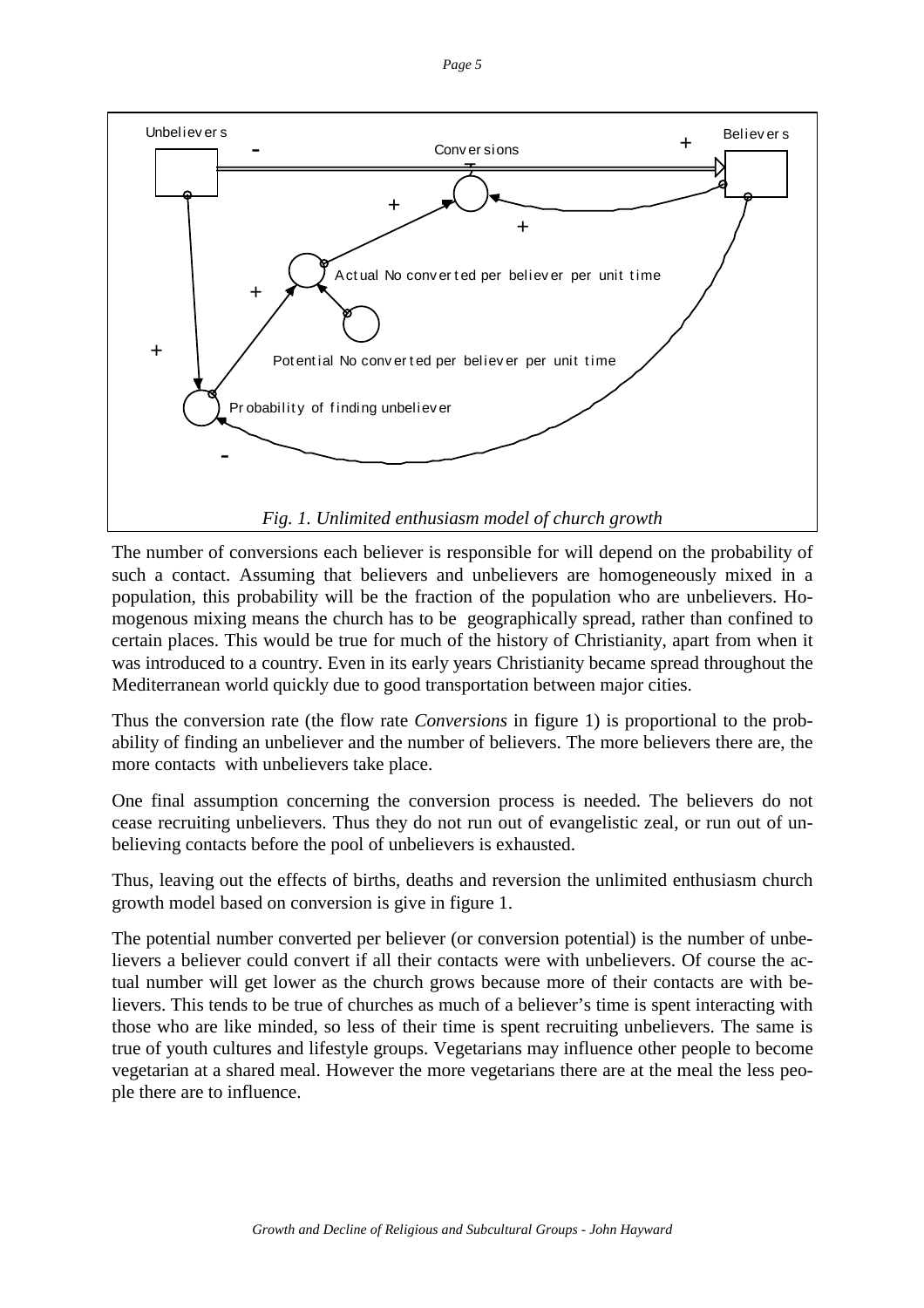# **2.1.3 Analysis**

If the population of unbelievers is large in comparison to the believers, then growth of the church is initially exponential. At some point however the growth slows down and eventually ceases when the whole of the population has been converted. This occurs because the efforts of the believers are increasingly "wasted" on other believers as the number of potential converts declines. In the early period a single believer may know, or come into contact, with many believers, but as the church grows and the pool of unbelievers declines that believer will know fewer unbelievers.

This can be seen be examining the causal loop diagram for the model as in figure 2. This is an example of shifting loop dominance and results in the S-shaped, or logistic, growth of the believing population. A sample simulation (figure 3) shows this logistic curve.



In mathematical terms this is sometimes referred to as the simple epidemic model (Hayward 1999). However the model as it is presented here will be called the unlimited enthusiasm church growth model. It can be shown mathematically that the model results is the logistic equation (Hayward 1999), where the logistic limit is the total number of people in the population. The model is often used for the dispersal of innovations through a population, the so called Fisher-Pry models (Kumar et al 1992). A similar model was used by Coleman (1964), and Bartholomew (1982) for diffusion of social phenomena.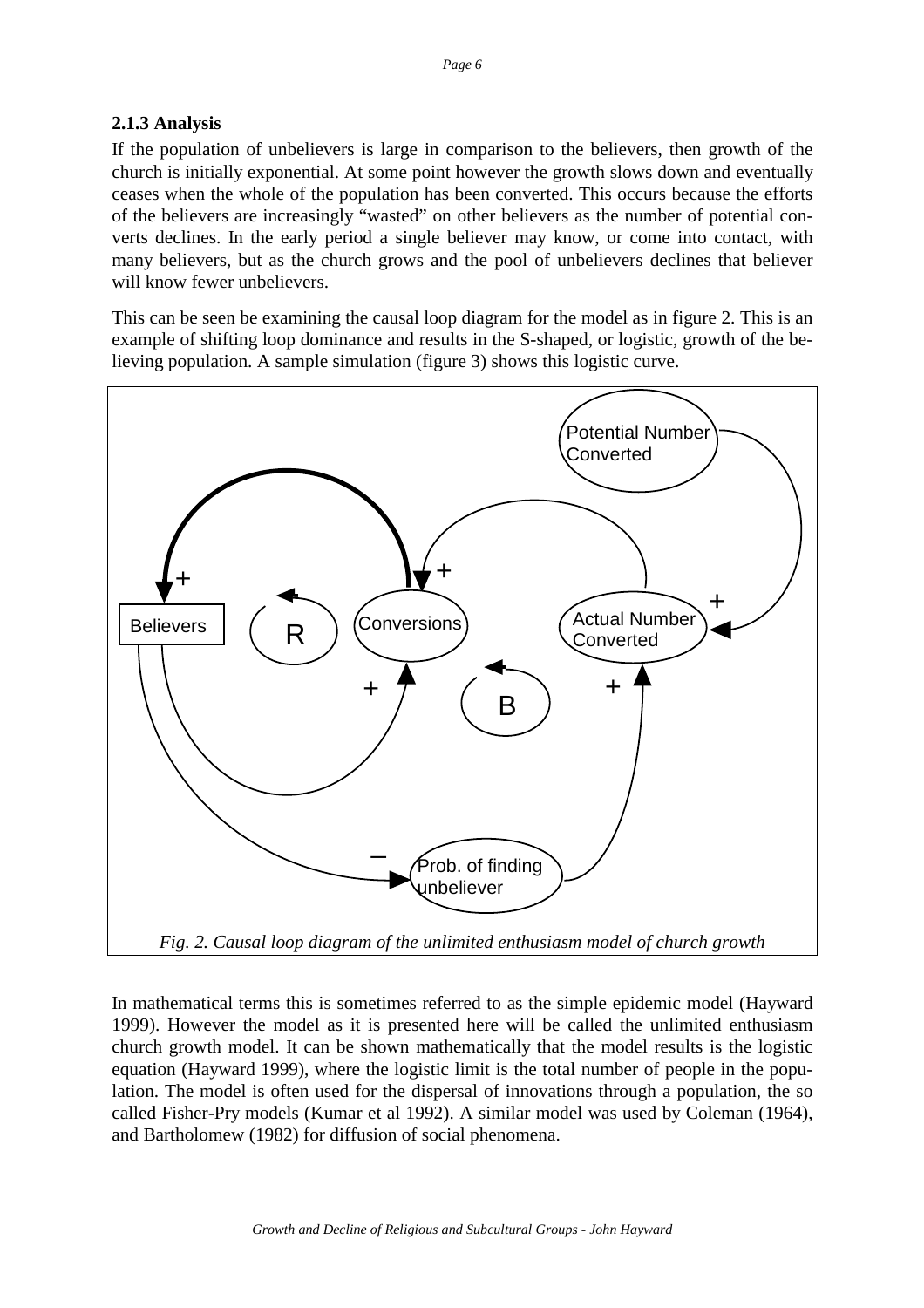



The time taken for the population to be converted depends on the initial numbers of believers and unbelievers, and also on the potential number of converts per believer per unit time. In this simulation the initial percentage of believers was 1%, and the potential number of people converted per believer per year was 0.4. That is each believer has had two contacts in five years that has led to a conversion. This results in the conversion of 99% of the population in just over 20 years. Such dramatic growth seems surprising from such a small conversion potential. The reason is that each convert also makes converts at the same rate, and does so indefinitely. To simulate more realistic church growth these assumptions will need to be challenged.

This S-shaped growth is typical of the type of growth seen in religious revivals. A point comes when the growth of the church explodes because there are so many enthusiasts whose contacts are resulting in the conversion of unbelievers, many of whom also become enthusiasts. Such behaviour can be seen in the Welsh revival of 1904, where 100,000 people were converted in just over a year. Likewise the current revival in South America is seeing explosive growth. Nevertheless no revival, however powerful, has ever resulted in the conversion of a whole population. Thus some changes to the model are required.

The bulk of the conversions occur in the middle period of the growth. Thus early on in the growth there are few contacts, and thus few conversions, because the percentage of unbelievers is so small. Because growth is the main factor through which revivals are first noticed it can mean that a revival can be underway some time before it comes to the attention of the population at large. This was true of the early Christian church which remained small for the first 200 years. E.g. only 1% of the city of Rome was Christian about 250 AD. Yet by 300 AD the church was so widespread that further persecution by the still pagan state became impossible (Stark 1996). Similarly in Egypt estimates of the size of the Christian church based on inscriptions of Christian names shows similar early slow growth followed by later rapid growth (Bagnall1982).

Likewise the growth of a fashion or subculture follows similar lines. The fashion for long hair among males, which started in the 1960's was for a long time only possessed by a minority.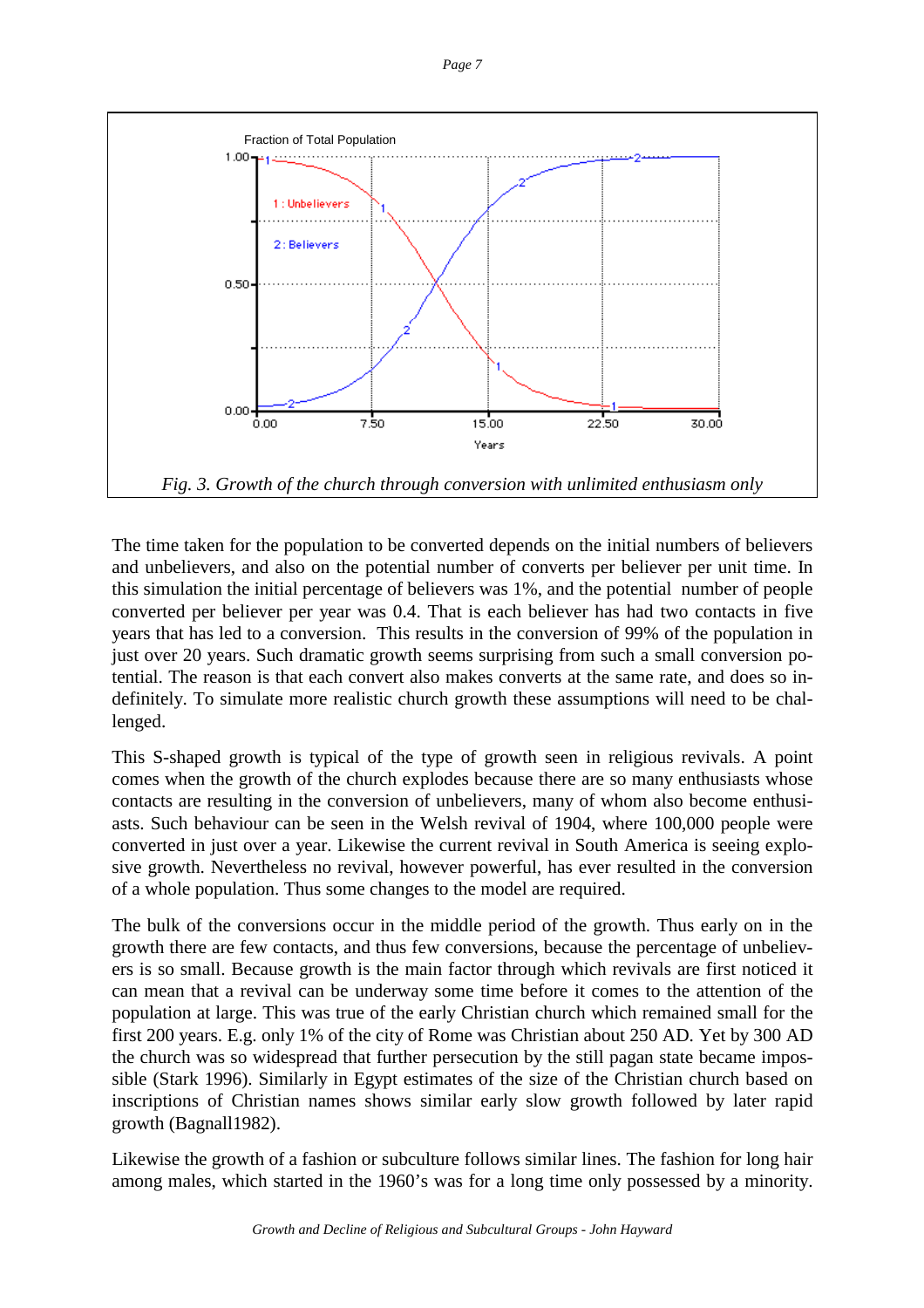Yet within a decade the fashion was widespread throughout western society, so much so that young people rebelled and adopted a different fashion! The adoption of colour TV's has followed a similar pattern and there is every expectation that the adoption of mobile phones will follow suit.

#### **2.2 Unlimited Enthusiasm with Births, Deaths.**

#### **2.2.1 Births and Deaths**

Introducing births into the model demands a question. Are those born in the same category of people as their parents? That is, are the children of believers automatically believers, and those of unbelievers automatically unbelievers? Clearly a child is not born with a religious belief. However if a child is brought up in the faith and subsequently adopts that faith while still in childhood, or adolescence, then they will be regarded as being born as believers. This is often called biological growth to distinguish it from conversion growth. Such children are not converted into the church having been an unbeliever.

Recognising the fact that not all the children of believers will become believers then a parameter, representing the fraction of children of believers who are born believers, is introduced.

Deaths are more straightforward, providing we assume that believers and unbelievers die at the same rate. Of course if the church is being persecuted it may have a higher death rate. If the "believers" are vegetarians they may live longer (or shorter!). If the subculture is of drug users then the death rate may be higher than the rest of the population. For this paper it is assumed all death rates are the same.

Figures 4 and 5 show the birth and death processes on the two population categories, with the conversion process suppressed.

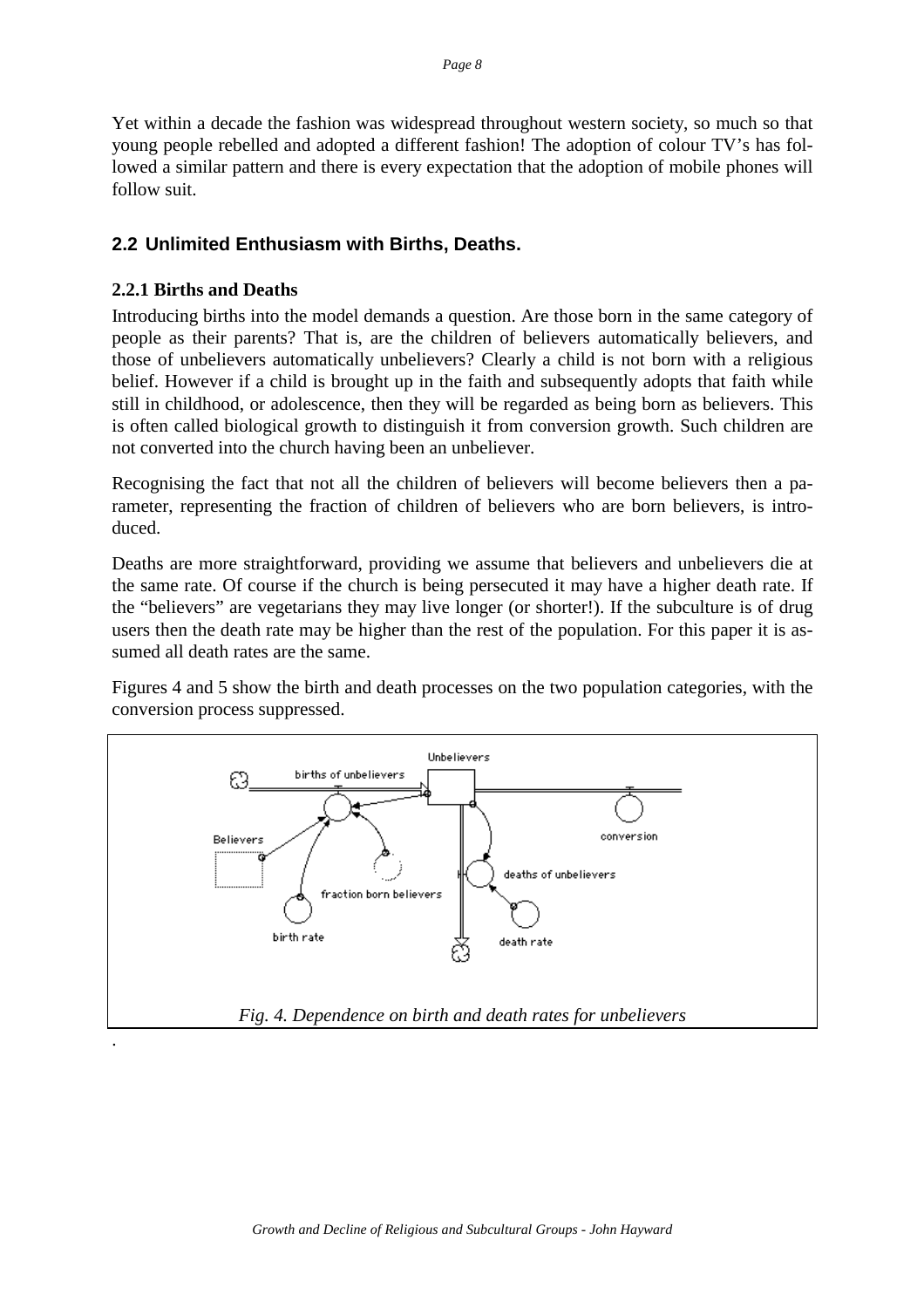*Page 9*



Note that the believers now have an additional balancing loop due to deaths which is either equal or larger in effect than the reinforcing loop due to births, thus giving a net balancing effect.

# **2.2.2 Analysis**

Consider the case where the birth and death rates are equal, so that there is no change in the total population. The solution can be investigated for different fractions born believers, as in figure 6. The solution is still S-shaped.

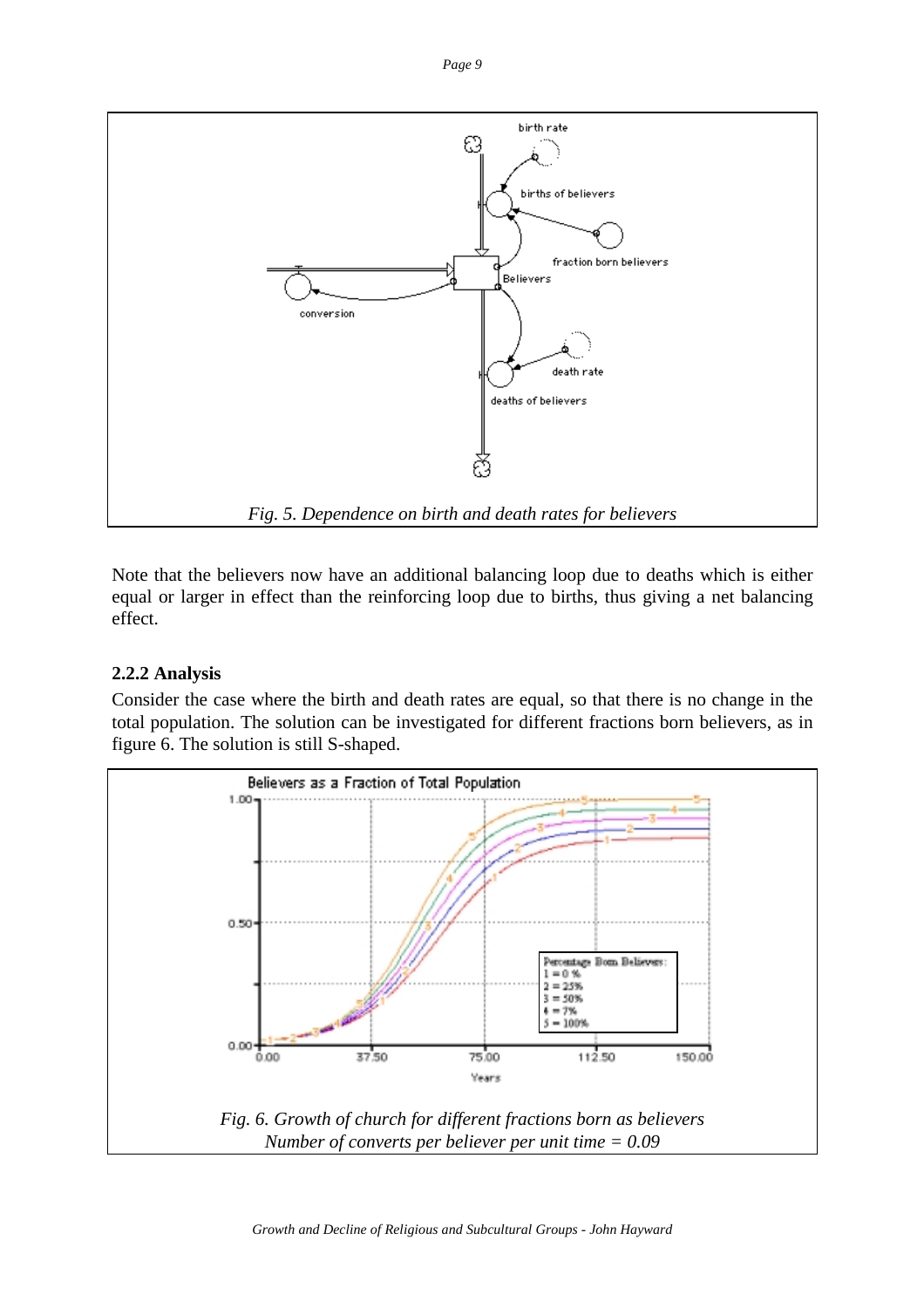Thus whatever the fraction of children kept by the church, the population of believers increases to a stable fixed value. However the whole population is no longer converted unless all the children of believers become believers themselves. Anything less and the church can only grow to a value less than 100% of the whole population, a value which is independent of the initial percentage of believers. Thus the inability of the church to hold its own children in the faith will prevent it from converting the whole population over time. The result of the net balancing loop due to deaths and births is to lower the possible growth limit of the church.

The lower the conversion potential the lower the growth limit the church reaches in society, and the longer it takes to do so. Halving the potential number converted per believer per unit time results in a drastically slower growth. It also sees the believers' final share of the population drop from 84% to 68% for the case where no children are retained by the church. If the church cannot hold its own children the conversion potential becomes crucial. Indeed it is possible that the conversion potential could be so low that the church eventually becomes extinct.

Consider the case where the church is already 50% of the population, and is only able to hold 50% of its children. The church then requires a conversion potential of 1.4 just to stand still. Anything lower and the church will decline. This has been the pattern of church decline in Western Europe since 1900, where the failure to hold children has been a significant factor.

# **2.3 Reversion**

#### **2.3.1 The Reversion Process**

The next assumption that needs to be challenged is that believers remain believers all their lifetime. Clearly some do renounce the faith and return to the world. This may be for a number of reasons:

- Physical persecution. At its most extreme believer's lives could be in danger, as frequently happened in the early church. Christians would be asked to swear allegiance to Caesar and curse Christ, or face death. Those who succumbed were no longer welcomed in the church. The fear of this test caused many others to renounce the faith also.
- Psychological persecution. Some believers give up the faith due to pressure of unconverted family or peers. The pressure may take the form of teasing or being shunned from normal social activities. The believer gives up the church to have an easier life.
- Some of the believers were not truly converted in the first place and give up the faith once it loses its initial attraction. The unbelieving world they left behind has proved more attractive to them.
- The believer may have fallen into sin and caused them to be to ashamed to be part of the church anymore.
- The believer may have been hurt by others in the church and it is now too painful for them to be part of the church with those who hurt them.

Thus believers only remain believers for a fixed length of time. This is an averaging effect. Many believers will remain believers all their lives, but some do not and return to the unbelieving world. This has the effect of reducing the *average* length of time a person remains a believer.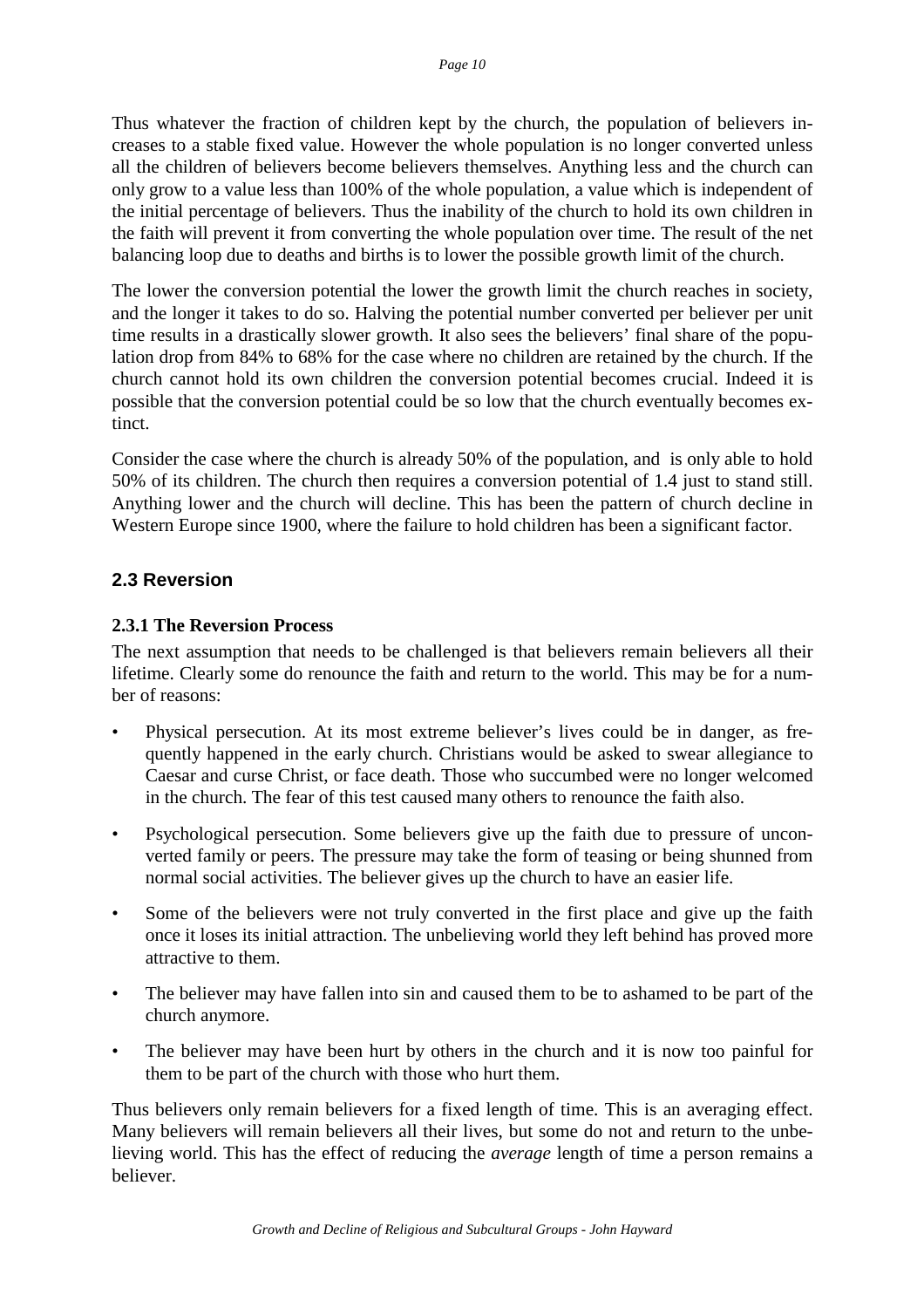Can these people ever return to the church? In other words will a softening take place that allows them to be converted again. It will be assumed that hardened people only remain hardened for a fixed length of time, after which they are open to re-conversion with the same likelihood as any unbeliever. Thus they can be regarded as unbelievers.

Thus the outline model is given in figure 7. Reversion has introduced an additional balancing loop on believers, reducing further the target level for the church. However there is also an additional reinforcing loop as hardened people are re-cycled around to unbelievers again. Thus the target will be reduced less.



*(conversion details missing)*

# **2.3.2 Analysis - Short Term Behaviour**

In the short term births and deaths can be ignored. Assume no softening on this time-scale. Thus the model is effectively the epidemic model where the susceptibles are the unbelievers, the infected are the believers and the removed are those hardened to conversion. Structurally this is the same as the model used in Hayward (1999) with the two main differences in that the middle category, the infected, constitutes the whole church and the final category, the removed, are people outside the church.

In the epidemic model the infected category always dies away leaving only the susceptible and the removed. Thus the church dies away after an initial growth, leaving some, but not all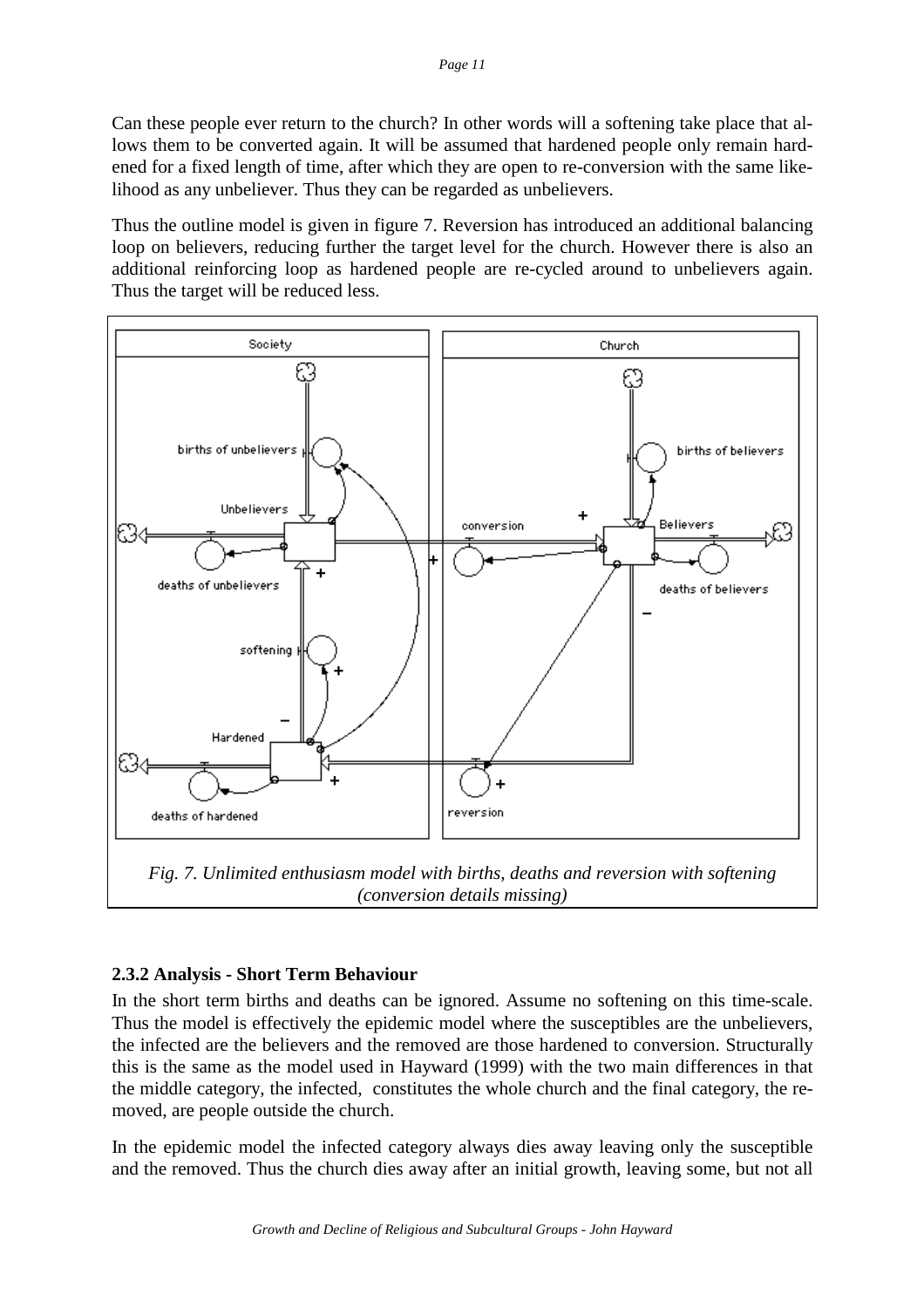of society hardened to conversion (figure 8). Clearly this is an unrealistic result as a timescale has been chosen so that births and deaths can be ignored.



However it is a good model of short term fashion or behavioural patterns where there is no time to pass them onto children, or where children would have no desire to copy adults, or where they have been deliberately excluded from exposure to the behaviour. Many sects or cults follow this pattern and die out due to a failure to recruit enough to balance out those they lose.

The church itself has had such short-term behavioural patterns. One such example was an early charismatic movement in the UK under the leadership of a Presbyterian minister Edward Irving in the 1820's (Dallimore 1983). For a brief period a number of people exhibited charismatic behaviour. In this application the "unbelievers" are church people and the "believers" are those with the behaviour. The movement eventually burned out, not affecting the wider church or the later Pentecostalism. A church of such people did remain, but only a shadow of its former self and with little interest in recruitment due to its belief in the immanent end of the world. These are the equivalent of the hardened. Many adventist sects follow a similar growth pattern and later become extinct.

# **2.3.3 Analysis - Long Term Behaviour**

If births and deaths are included a more realistic picture for the growth of the church is achieved. If the person is permanently hardened and never open to being converted back into the church then the tendency is for the church to make part of society hardened to the faith. Figure 9 is typical. Like the cases without reversion the numbers in the church level out to a fixed value, often declining to it after an initial overshoot depending on its initial percentage in society. Thus reversion, like births and deaths, causes the church not to convert the whole of society even when new unbelievers open to conversion are being born. However the church does not die away as the pool of unbelievers is being replenished by births.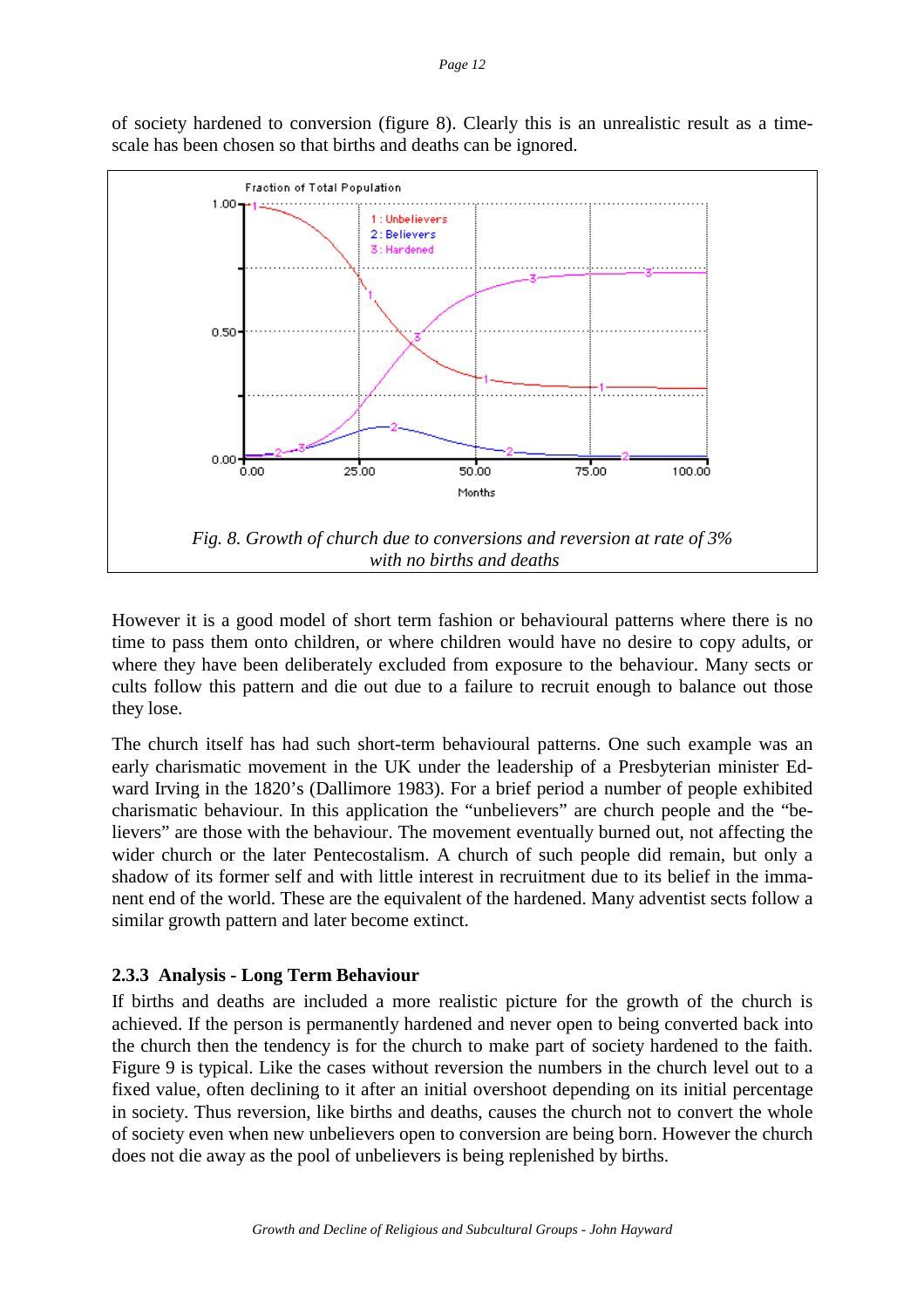

Adjusting the conversion rate or the fraction who are born believers makes little difference to the final percentage in the church, or to the time-scale to reach stability, although it has a bigger effect on the proportion of society hardened to conversion. The main effect on church numbers comes from adjusting the reversion rate. This rate of loss is therefore crucial for the long-term success of the church.

The reversion rate in figure 9 was chosen at 3%. This means that the average length of stay in the church is around 30 years. This explains why it takes at least double that figure for the numbers to stabilise. Of course this average is made up of a small number of people who stay much shorter than this and many who never leave the church at all.

Keeping the same parameters as figure 9 and introducing a softening rate of 1% sees a considerable improvement in the final value of the church of 35% from 25% without softening (figure 10). Increasing the softening rate further sees substantial improvements in the churches numbers e.g. a softening rate of 6% sees the church up to 56%. Thus a church which is losing people back to the world can make considerable improvements in its long term prospects if it seriously considers how to win back those people, and makes the effort to keep the dialogue open.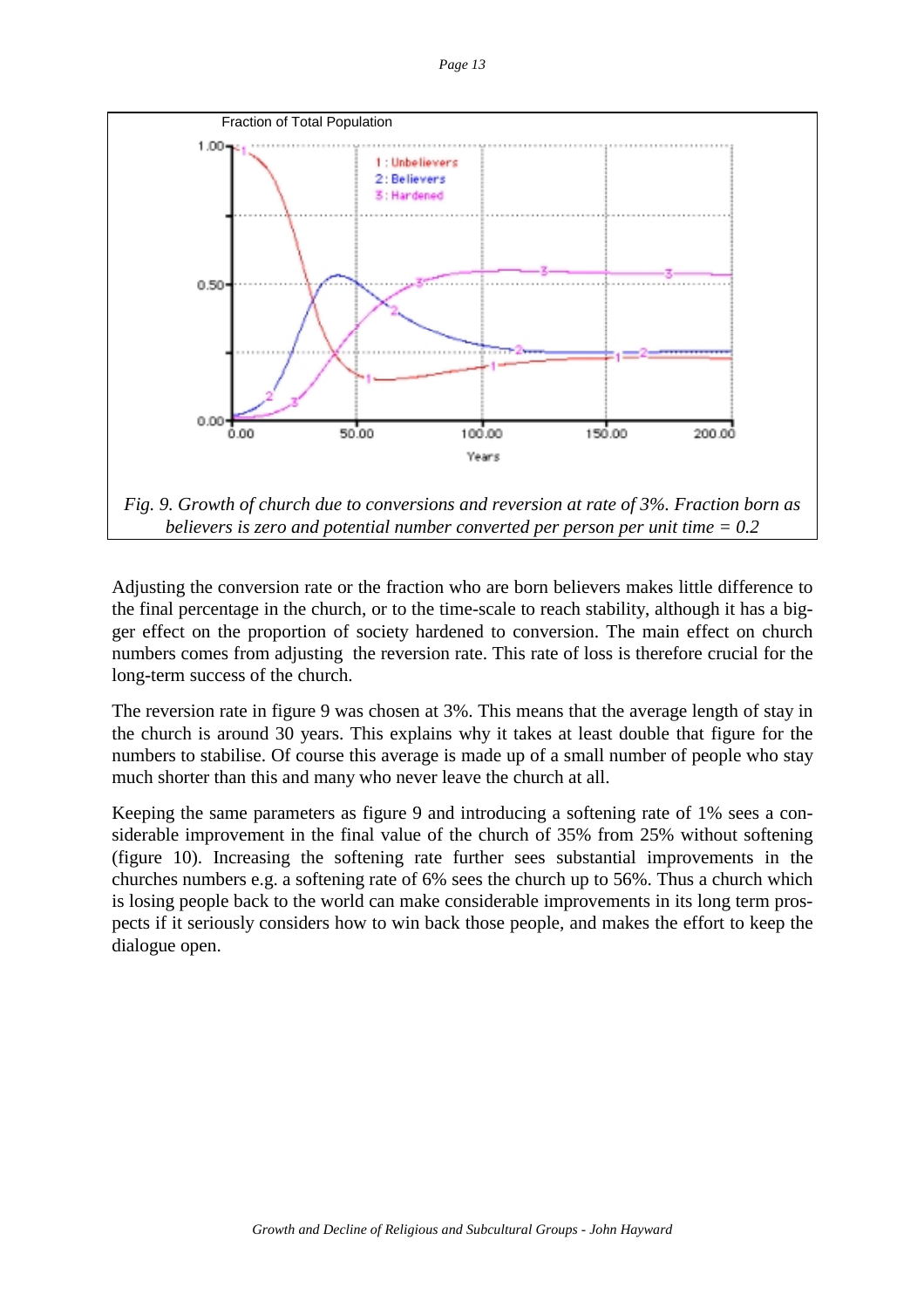

Notice also that the peak of the growth without softening (figure 9) is more or less the same as with softening (figure 10). Thus there is a temptation for the church in a successful period to ignore reversion because it has little short term effect on numbers. However it is the long term numbers that reversion effects. Notice in figure 9 the decline is much greater.

# **2.3.5 Church's Prospects with No Conversion**

Clearly with no conversions taking place then growth of the church is not possible unless the church has a higher birth rate than surrounding society. Of course if there are no reversions and all the children remain in the church then the church will not decline. However what if there is reversion, could the church continue to maintain itself with a higher birth rate?

A typical situation is given in figure 11. The church can indeed maintain itself, but only at the expense of unbelievers growing. Although it is possible for a church to grow in proportion to society by having a higher birth rate, once even a moderate amount of reversion takes place a substantially higher birth rate is needed to maintain the church's proportion in society. Trying to counterbalance reversion by the birth rate is highly unstable. Small changes in birth rate can make the difference between survival and decline. Believers are subject purely to birth and death processes which either grow exponentially or decline to zero unless they just balance out. The conversion loop, which gave the stability by setting the target at or below the level of the total population, is now missing.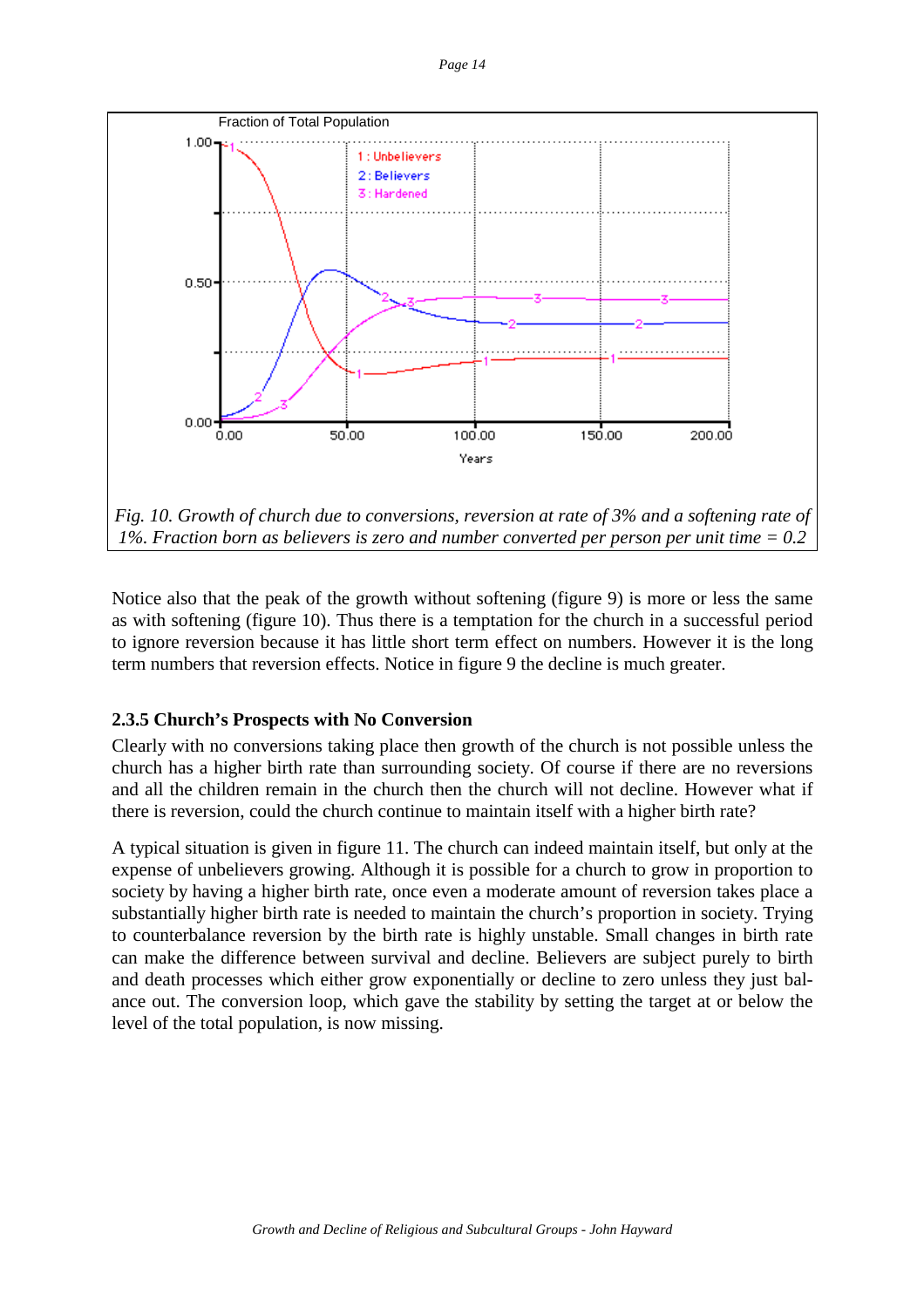

The church losing a fraction of its children produces similar effects. Thus the effects of reversion, or losing children, can only be safely counteracted by conversion from the unbelieving pool. The prospects for any group that does not recruit is bleak unless it is so self-contained that virtually no-one is lost and they consistently have larger than average families.

# **3 Limited Enthusiasm Church Growth Model**

# **3.1 Limited Enthusiasm Without Births, Deaths and Reversion**

# **3.1.1 Rationale for the limited Enthusiasm Church Growth Model**

From the results of chapter 2 it is clear that growth in the unlimited enthusiasm church growth model is only limited by the failure of the church to hold all its own young people and reversion from the church. Even in these cases *the church numbers levelled out to a fixed value*. Although this can be regarded as a good model of the *growth* of the church, particularly in periods of revival, it doesn't model the *decline* of the church. Currently the Christian church in Western Europe is marked by decline and not growth which may well lead to its extinction from large parts of that area within a generation or so. The unlimited enthusiasm model has depended on an unrealistic assumption that believers continue to recruit in the same way indefinitely

Instead it is found that believers stop recruiting for a number of reasons:

- 1. The believers have been recruiting through their network of friends and relatives which is now exhausted. There are three scenarios:
	- the people in this network have become believers themselves;
	- or they have become immune to any further pressure to join the church;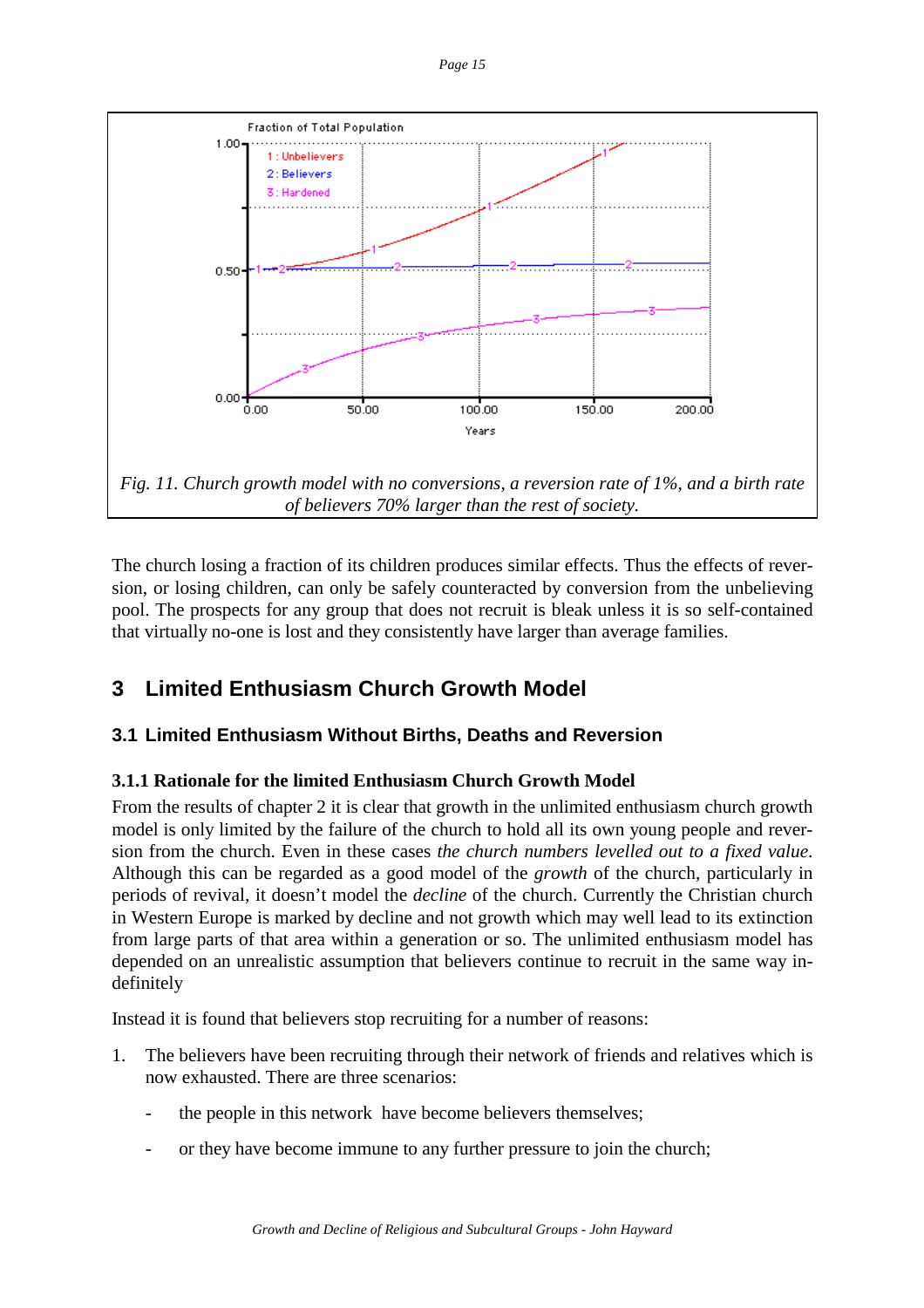- or they have ceased to have meaningful contact with the believer. Many new converts find after a year or so that they have a new set of friends in the church and their old unbelieving set have drifted away. Often the new convert does this subconsciously because being part of the church means taking on a new set of values leaving them uncomfortable with the values of their old friends.
- 2. Churches do not just recruit or evangelise. After a while new converts find other work to do within the church and spend less time on recruitment activities.
- 3. In periods of intense growth the pastoral demands of dealing with new converts prevent ministers from spending as much time on evangelism as they might like, and thus their recruitment potential drops.
- 4. Often believers run out of enthusiasm for recruitment and settle into a more subdued version of belief where the zeal to see new converts has declined to the point of inactivity. Again there are a number of scenarios behind this:
	- the believer has forgotten why they were converted from unbelief to belief. They now have no desire to see others converted;
	- often the believers gain status within the church and lose the real reasons why they joined in the first place. Any enthusiasm they now have is centred on their own advancement;
	- the believers may find the church so enjoyable that their enthusiasm is for their own experience of it rather than to see others converted;
	- it may be that the church has not lived up to expectation and the believer has lost enthusiasm for anything to do with the beliefs. Instead they have settled into a nominal church life.

Many of these reasons are summed up in Wesley's Law of the decline of pure religion. "Taking up the religion has produced benefits which makes missionary zeal too costly to engage in" (Kelly 1986)

Thus it is assumed that a believer's enthusiasm, or recruitment potential, is limited in time. This immediately leads to two categories of believers, active believers and inactive ones. The active believers are active in recruitment and could be called enthusiasts where it is understood that their enthusiasm includes zeal to see others converted and behaviour that actively does something about it. This leads to the limited enthusiasm model of church growth. The dynamics of the growth of the church is driven by these enthusiasts, who may be dedicated evangelists or lay-people with a zeal for spreading the faith.

It should be stressed that it is purely the recruitment potential of the enthusiast that is limited. As there are so many ways in which this may happen the inactive believers may still include people who display enthusiasm for other aspects of the faith. Indeed this is characteristic of times of revival where believers have a heightened experience of what it means to be a believer and thus a much larger desire to see others so converted. This desire does not last long before they move back to the level of enthusiasm for conversion that they had before, but it is sufficient to cause a period of rapid growth in the church.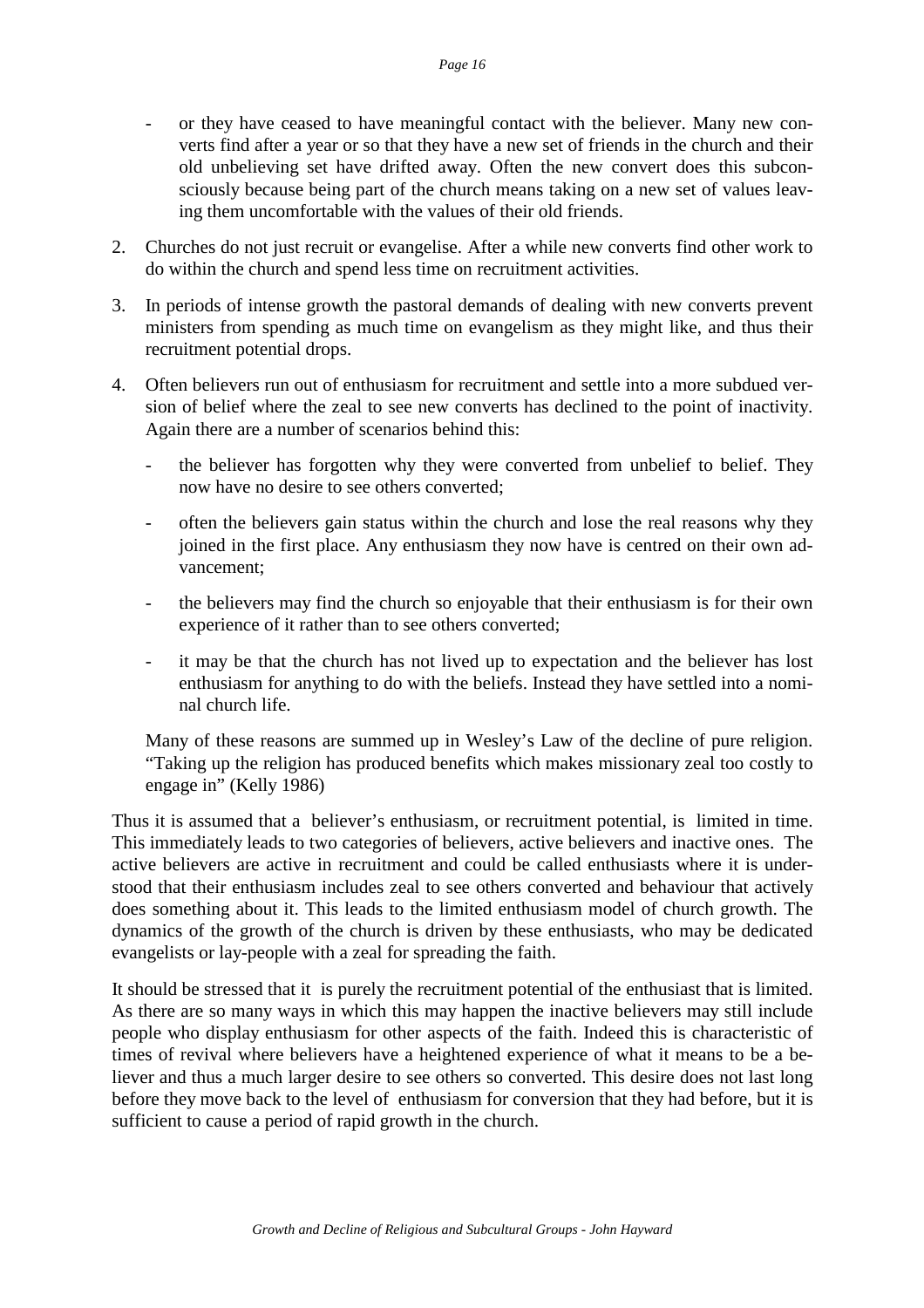Thus inactive believers are only comparatively inactive compared to the believers. They may indeed have some recruitment potential, but much less than the enthusiasts. For the purposes of this model it will be assumed that inactive believers play no part in recruitment.

## **3.1.2 Construction of Limited Enthusiasm Model**

It will be further assumed that all new converts will be active believers until one of the above processes makes them inactive. Also it will be assumed that there is no mechanism for making inactive believers enthusiasts again, so once inactive they will never become active in recruitment again.

This leads to a three compartment model where unbelievers get converted by active believers and become, active in recruitment themselves. After a time active believers become inactive (see figure 12). This is the model described mathematically in Hayward 1999, and used by Coleman 1964 and Bartholomew 1983 for the spread of rumours.



*Fig. 12. Limited enthusiasm church growth model with no births, deaths or reversion*

As in the unlimited enthusiasm model, the number of conversions depends on both the number of unbelievers and active believers. Because enthusiasm is limited it is now more convenient to let the conversion parameter be the potential number converted per believer during their enthusiastic phase *given* all their contacts are unbelievers. Clearly the actual number will be less when the proportions in church compared to society gets bigger, as in the unlimited enthusiasm model.

However now the number of conversions per unit time (*conversions*) will also depend on the length of time spent in the active category. Thus if every enthusiast converts two others during their enthusiastic phase the number of conversions in one year will depend on how long they are enthusiastic. If it takes two years rather than one the dynamics will be slowed down.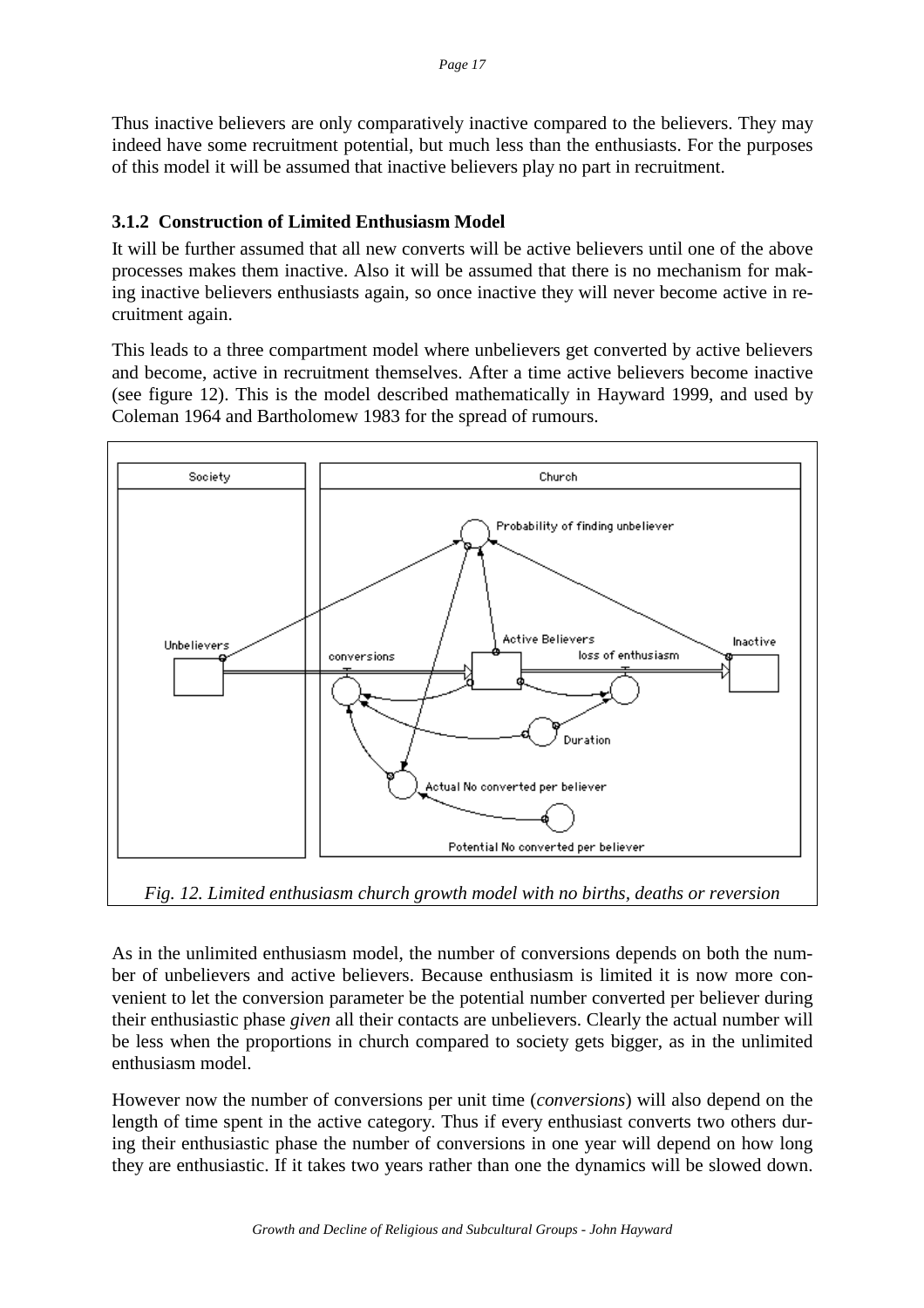In Hayward 1999 it was shown that this approach could model the case where the number of potential converts went up if there were more people (crowd model) and where the number of potential converts were fixed regardless of population size (fixed contacts model). This was providing the total population remained constant.

Thus the number of conversions per unit time are:

Conversions = Actual number converted per believer X Active Believers / Duration

A new parameter called *Duration* is now introduced which effects the conversion rate. *Duration* also determines the rate of transfer from active believers to the inactive believers, which is assumed to be a draining process.

This model is the classic general epidemic model which has been extensively studied and developed (Bailey 1975, Anderson and May 1987). The mathematical foundations of this model, and further details of its relationship to church growth, are given in Hayward 1999.

#### **3.1.3 Analysis**

The active believers are now subject to another balancing loop, the draining process to the inactive believers, compared with the situation in figure 2. However this balancing loop includes a negative flow, so that not only is its level limited but will now actually be reduced to a target level. As this is a straight draining process the target is zero and the active believers eventually decline and disappear after an initial growth. This is the standard behaviour of the epidemic model where the active believers are like those infected with the disease. The inactive believers are like those who have been "cured" from the disease, or have died, and are no longer open to infection, or able to infect others. Figure 13 shows a typical pattern of growth.



Clearly the numbers in the total church, eventually reflected by just the number of inactives, is limited and the church has failed to convert the whole population. This was the result discovered by Kermack and McKendrick (1927) where they showed that even in an epidemic the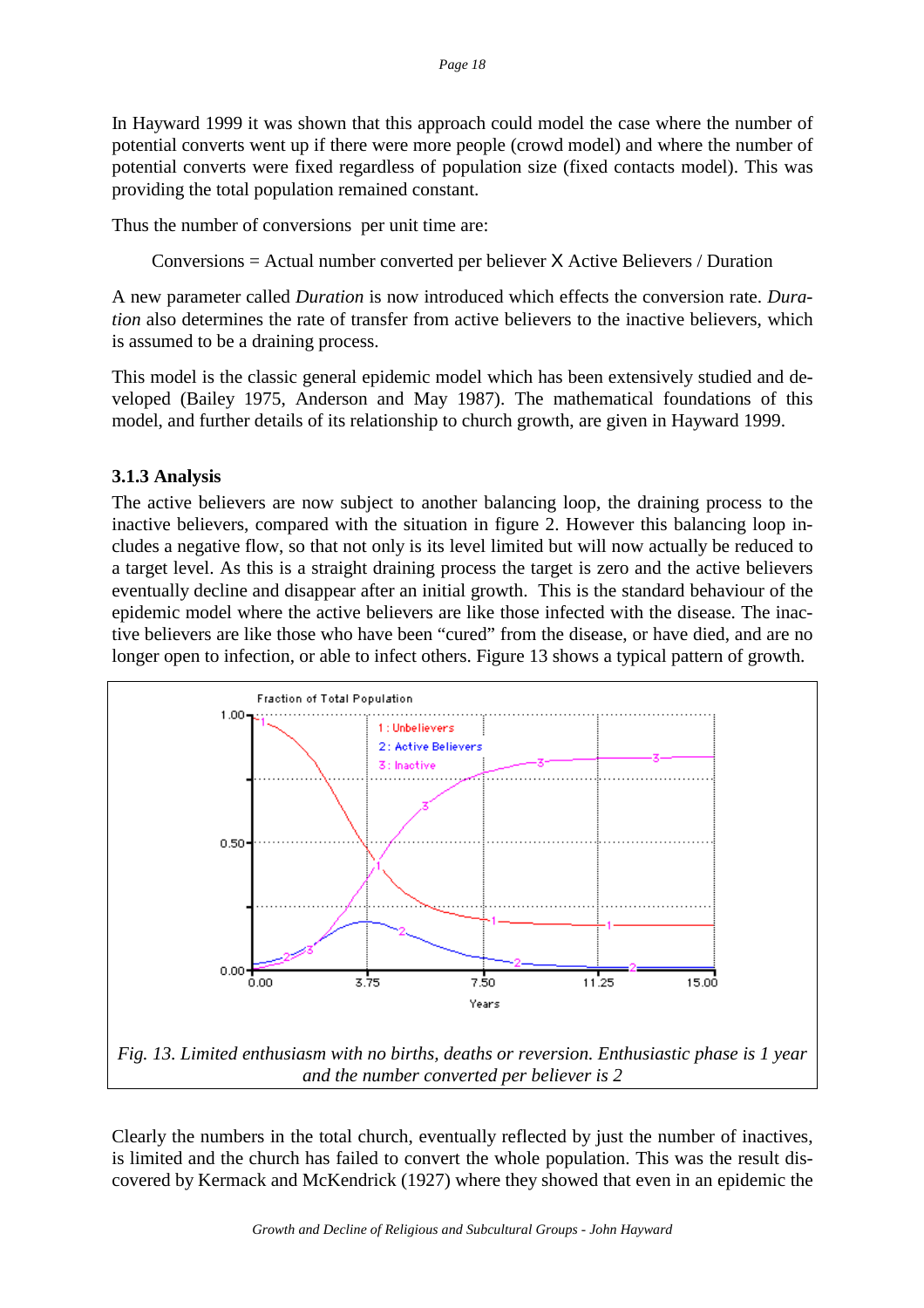infection didn't spread through the whole population. It burned itself out due to a lack of infected people who had less and less contact with those susceptible to the disease and more with those already immune. In the church growth case the growth has run out due to a lack of enthusiasts.

It is this type of sudden growth behaviour which characterises times of religious revival both at the local level, and at a national or international level. Examples of such local growth in the Christian church are well documented: Northampton Massachusetts in the 1730's (Edwards 1965); Nagaland North East India 1976 (Orr 2000) and more recently Pensecola Florida from 1995 onwards. Examples of such national growth include the First Great Awakening 18th century USA and UK (Edwards 1990), Second Great Awakening Early 19th century USA. Much faster revivals occurred in the USA (1858) and then Wales, Scotland and Northern Ireland in 1859 and also Wales in 1904-5. A much longer revival in the twentieth century has been the growth of Pentecostalism especially in South and Latin America.

Apart from those revivals still continuing, all show the characteristic rapid rise in total church numbers with the growth eventually burning itself out. Of course church data doesn't record the number of active believers. However the model was applied in Hayward 1999 to church membership data for the Welsh revival of 1904-5, where it was shown that the potential number converted per active believer was about 2.02 with the duration of the enthusiastic phase about 1 week. Clearly these are average values, not true of every enthusiast in the revival.

In fact extending the enthusiastic period does not make any difference to the final numbers in the church in this model, it simply takes longer for the growth to occur. The key parameter is the potential number converted per (active) believer. Decreasing this will result in substantially less conversions. Indeed, if this had been lower than 2, then no revival would have taken place. It is remarkable how such a small change in the effectiveness of those who recruit makes such a large difference to the growth of the church.

The potential number of conversion per active believer is the parameter that governs the *threshold* of the epidemic type growth. According to epidemic theory (Bailey 1975, Anderson and May 1987, Hayward 1999 equation 23) if the number of unbelievers times the potential number of conversions per active believer is above one then the epidemic or revival will occur. If it is below one then there will be no such growth.

#### **3.1.4 Not All Converts Become Enthusiasts**

One criticism of the idealistic limited enthusiasm model is that all converts become enthusiasts themselves. Even in times of religious revival the change in a person's life may not extend to zeal for recruitment. Indeed some new converts may come from families where most are already believers and thus have few unbelievers they can make contact with. Thus not all new converts are enthusiasts. This leads to an extra parameter to determine the proportion of converts who become active believers. The dynamical model is now modified as in figure 14.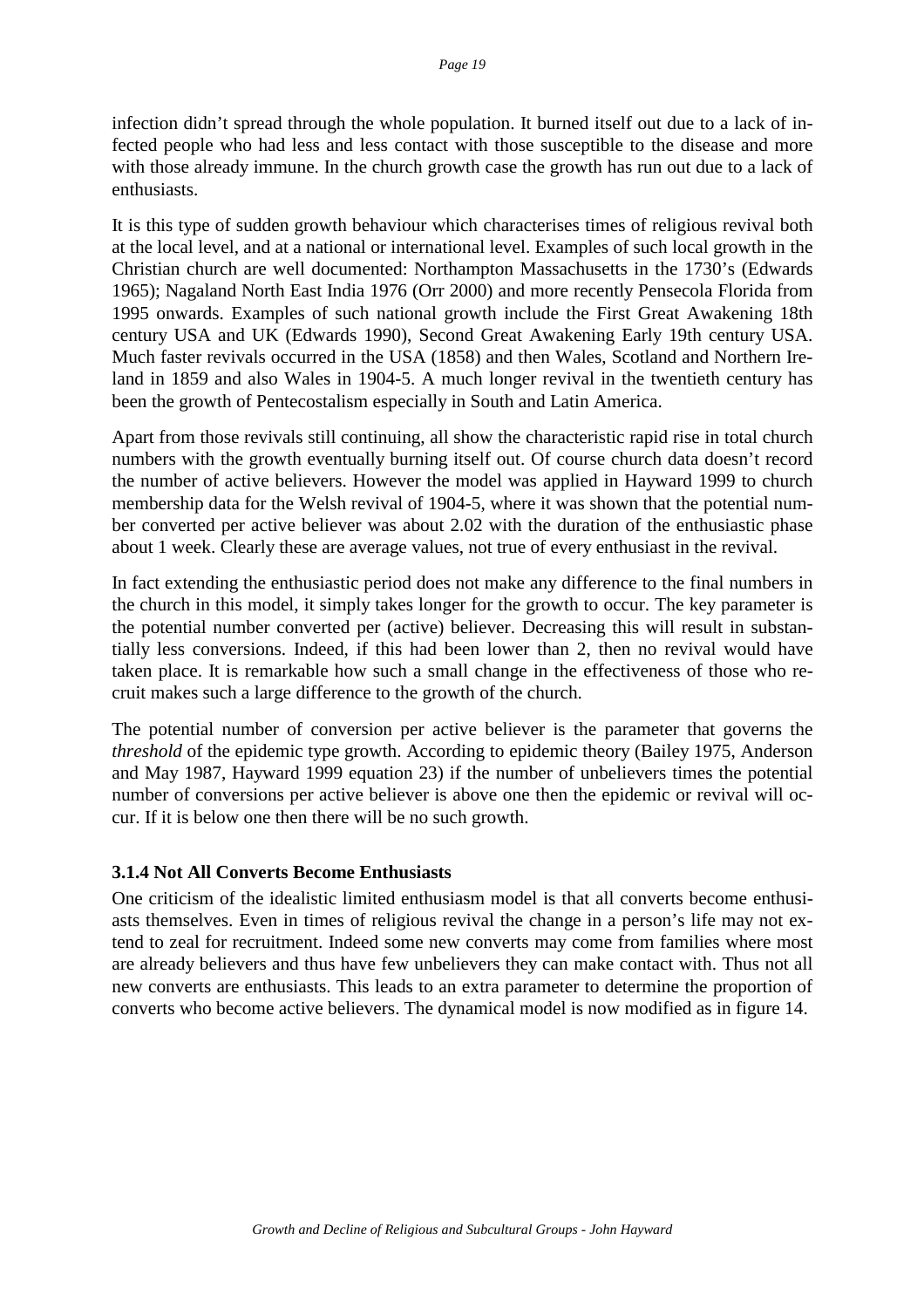

It is now possible to fit the data from the 1904-5 Welsh revival to this new model where not all the converts become active. In 1904 the combined total membership for Welsh churches stood at 48.94% of the total population (Hayward 1999 & 2000), and rose to 53.43% by the end of 1905. The bulk of the converts came in a period of about 12 months.

Now assume only 10% of converts became active believers, the results of the simulation yield a duration for the enthusiastic phase in a believer of about 1 month and the number converted per active believer at 18.3. Compared with the model where all converts became enthusiasts the enthusiastic phase is four times longer and each enthusiast has nine times as many converts. Thus to explain that the revival was spread by a smaller number of people requires a much larger effectiveness on the part of the enthusiasts. If only 1% of converts become enthusiasts then each enthusiast needs to make around 100 converts in 4 months!

It is more likely that many converts became enthusiasts and spread news of the revival to a smaller number of people. After hearing that news the potential converts came to a place where revival was happening and some became converted. Note it was the *spreader of the news* who was the enthusiast rather than the evangelist who spoke in the revival meeting and thus their action which was the key to the dynamics of the growth of the church.

# **3.2 Limited Enthusiasm With Births, Deaths and Reversion**

# **3.2.1 Construction of Model**

It is now possible to include the effects of births, deaths and reversion in the limited enthusiasm model. There are now 3 processes that will limit the growth of the church:

- the limited enthusiastic period of believers;
- reversion from the church to the world:
- inability of the church to keep all its children in the faith.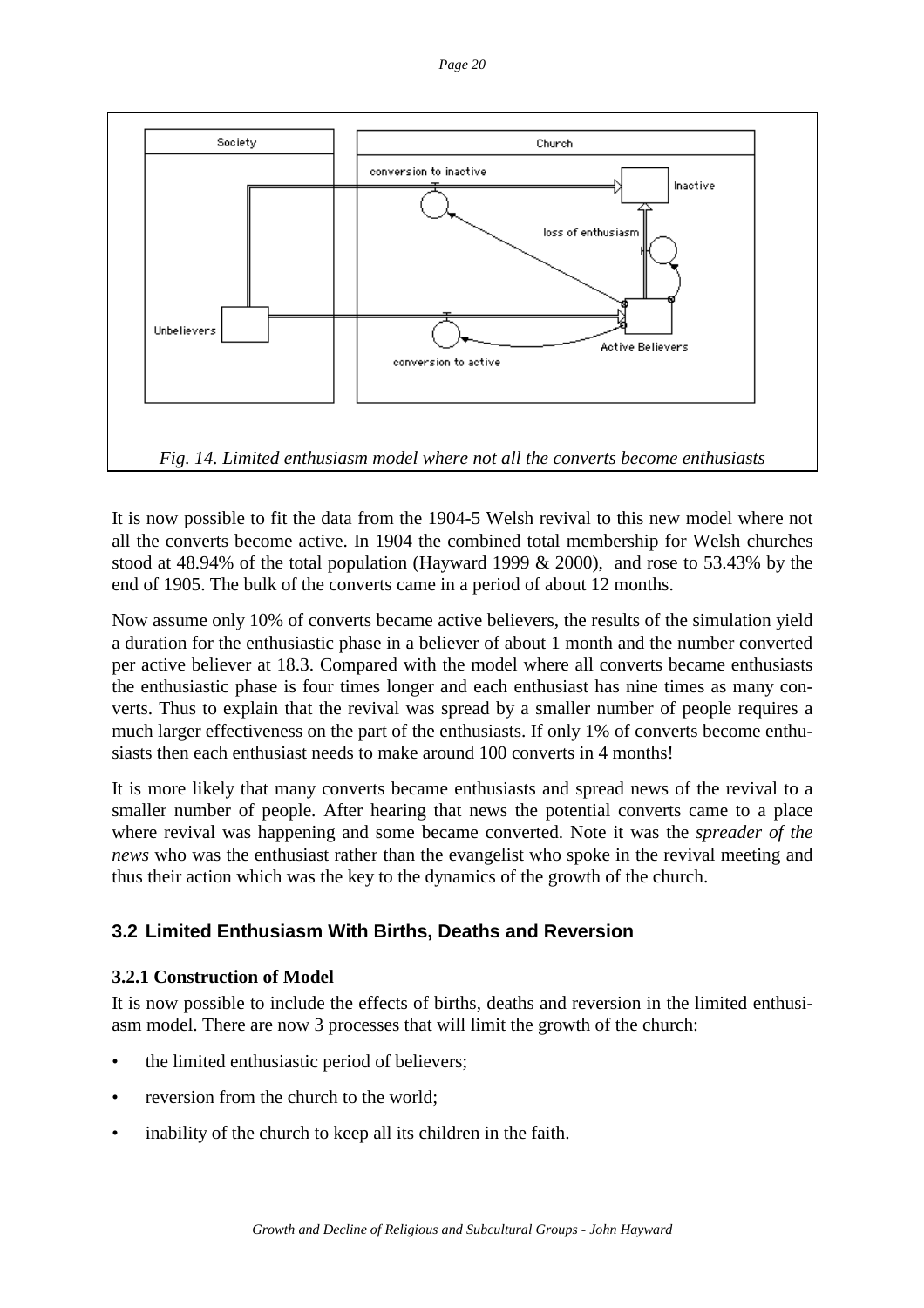Now there are two categories of believers some assumptions need to be made with regard to reversion. It is assumed that those active believers who revert and become hardened don't do so directly. Instead they become inactive believers first.

Again with births a decision has to be made whether the children of active believers become active themselves, or are inactive. A parameter is introduced to control what proportion of active believers are born believers and the proportion of these who are born active. It may well be that active believers may hold more of their children in the faith than inactive ones because generally they have more enthusiasm for the beliefs themselves.

The basic stocks and flows are given in figure 15. The conversion process follows figure 12 for recruitment to both active and inactive believers. Births, deaths, reversion and softening processes follow figures 4, 5 and 7.



*Conversion details are suppressed but are similar to figure12.*

# **3.2.2 General Comments**

Simulations show that a steady state situation, where the church settles to a fixed percentage of society, is possible, with a typically small percentage of the church being enthusiasts or believers active in recruitment. Unlike the church growth model of Hayward (1999) these enthusiasts do not die out but sustain themselves, and the rest of the church, at fixed levels. A small increase in their recruitment potential can see a substantial rise in the number in the church. Typically the numbers oscillate for 100-200 years before settling to a new level. Thus even with no change in parameters, stability in numbers can take a long time to achieve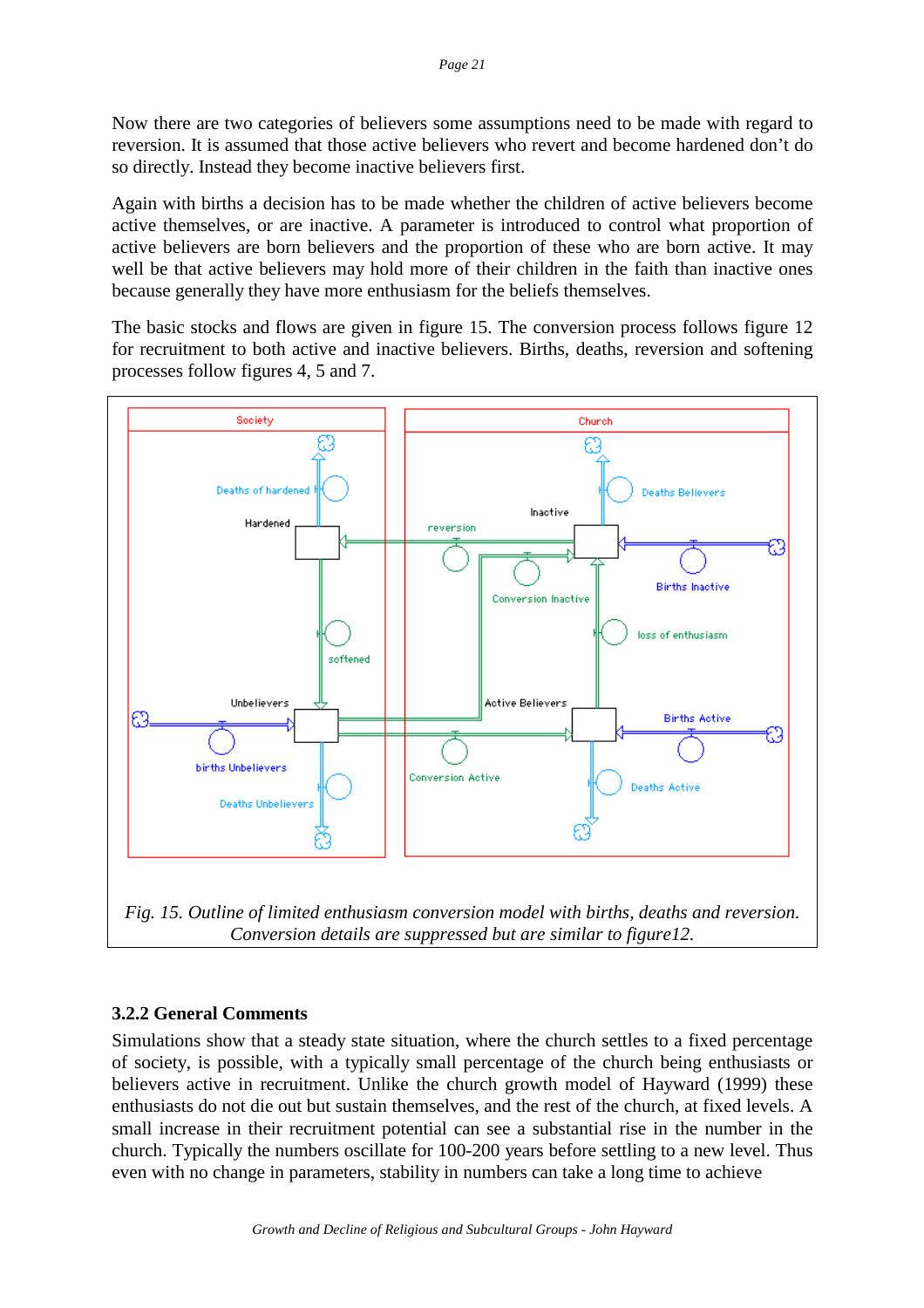The steady state values correspond, more or less, to the threshold of the epidemic outlined earlier. However in this case if the potential number of conversion is above the threshold, then the church survives with numbers at stable values largely determine by that conversion potential. However if it is below the threshold the church will eventually decline to extinction. The potential number of converts per active believer is crucial for the church's survival

The full model is extensively analysed in Hayward (2000). Here applications will be limited to two cases from the last 100 hundred years: the Christian church in Western Europe and also in South America.

#### **3.2.3 Church Decline in Western Europe**

At the beginning of the 1900's the church in many European countries accounted for about half the population. However enthusiasm was noticeably running out, especially with a tide of disbelief and liberalism within the church's own ranks. A simulation of the subsequent decline appears in figure 16, where the parameters:

potential number converted per active believer = 2.4 duration of enthusiastic phase  $=$  4 years

were estimated by matching the graph of the total number in the church to data for the last one hundred years (UK data was used Brierley 1999a).

Other parameters estimated by recent data or local anecdotal evidence:

reversion rate = 0.016, softening rate = 0.5, fraction made active =  $0.5$ , fraction inactive born unbeliever =  $0.75$ , fraction active born unbeliever = 0, fraction active born believer and active  $= 0.5$ 



Note that the number of enthusiasts in this model has been rising for the last 50 years of the 20th century. In reality there has been a rise in the most enthusiastic part of the church, the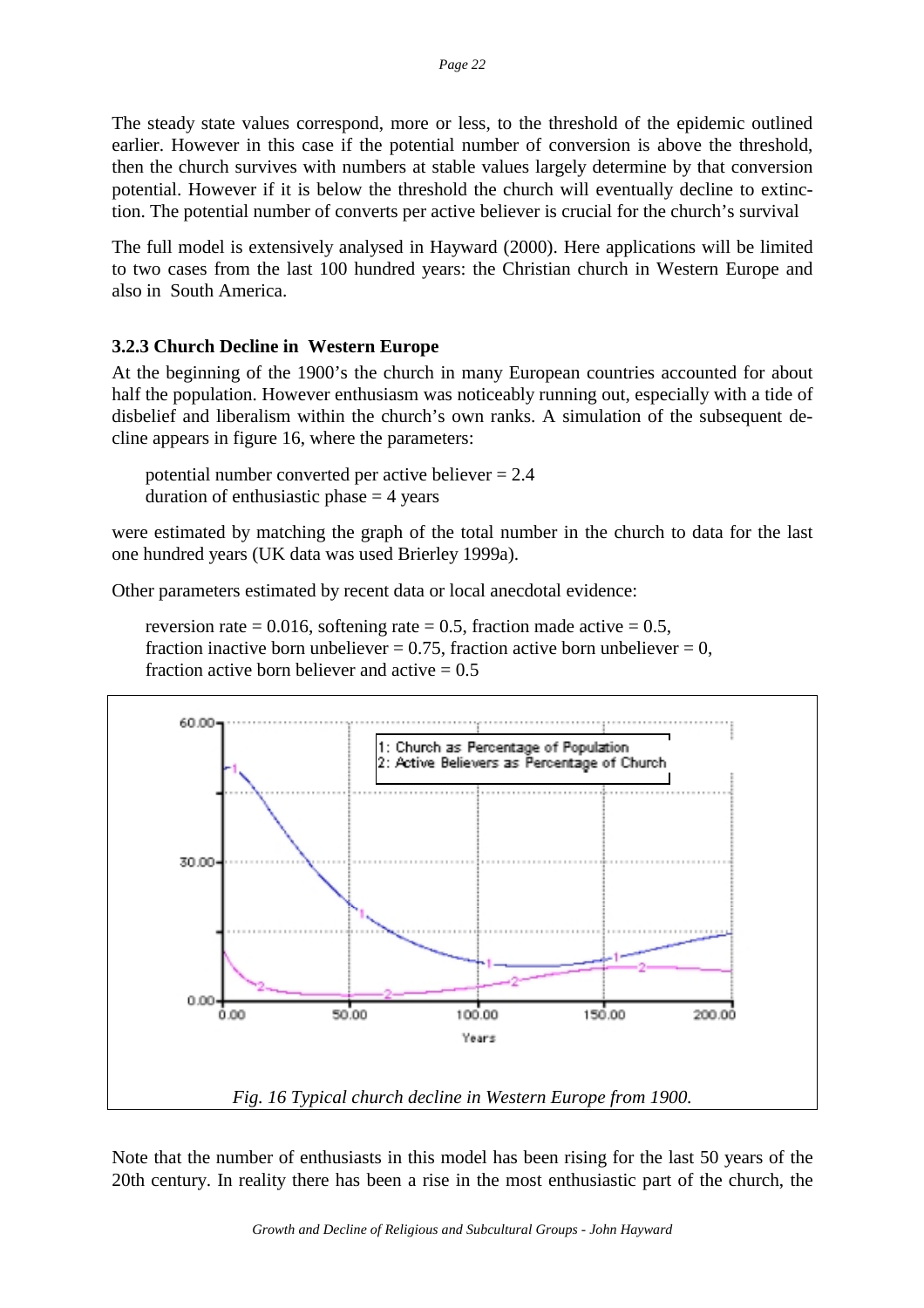evangelical and charismatic parts. These are the section of the church that recruit the most. If this model is close to the truth then the church will begin to start growing again in about 30 years due to the increasing number of enthusiasts. This growth is without any change in the value of the parameters and is a generational effect due to child losses and reversion achieving their true level rather than a true revival. There is a long-term damped oscillation to a fixed value. Eventually it could recover from its current low of 8% to about 14% of the total population at the end of the 21st century.

What can be done within the church to improve the growth by changes made now? Changing the softening rate has little effect. However if reversion is switched off the final value of 14% becomes 16%. It becomes 18% if all the children are retained and 20% if both effects are combined. Clearly tackling loses makes some significant improvements.

The dramatic effects come from improving the recruitment to the church. If the potential number converted per active believer goes from 2.4 to 3 the percentage in the year 2060 is now 30%, see figure 17. Indeed the same improvement can be made by making 60% of the new converts enthusiasts rather than just 50%. Now the oscillations are taking longer to settle down.



Also of significance is the lag between the total number in the church and the number of enthusiasts. The number of enthusiasts starts to wane long before the church does. If the number of enthusiasts could be measured then early warnings of problems within the church could be given.

# **3.2.4 Church Growth in South America**

The Protestant Christian church in South America has seen explosive growth especially during the 1970's and 1980's (Brierley 1999b). This has been largely the result of the activity of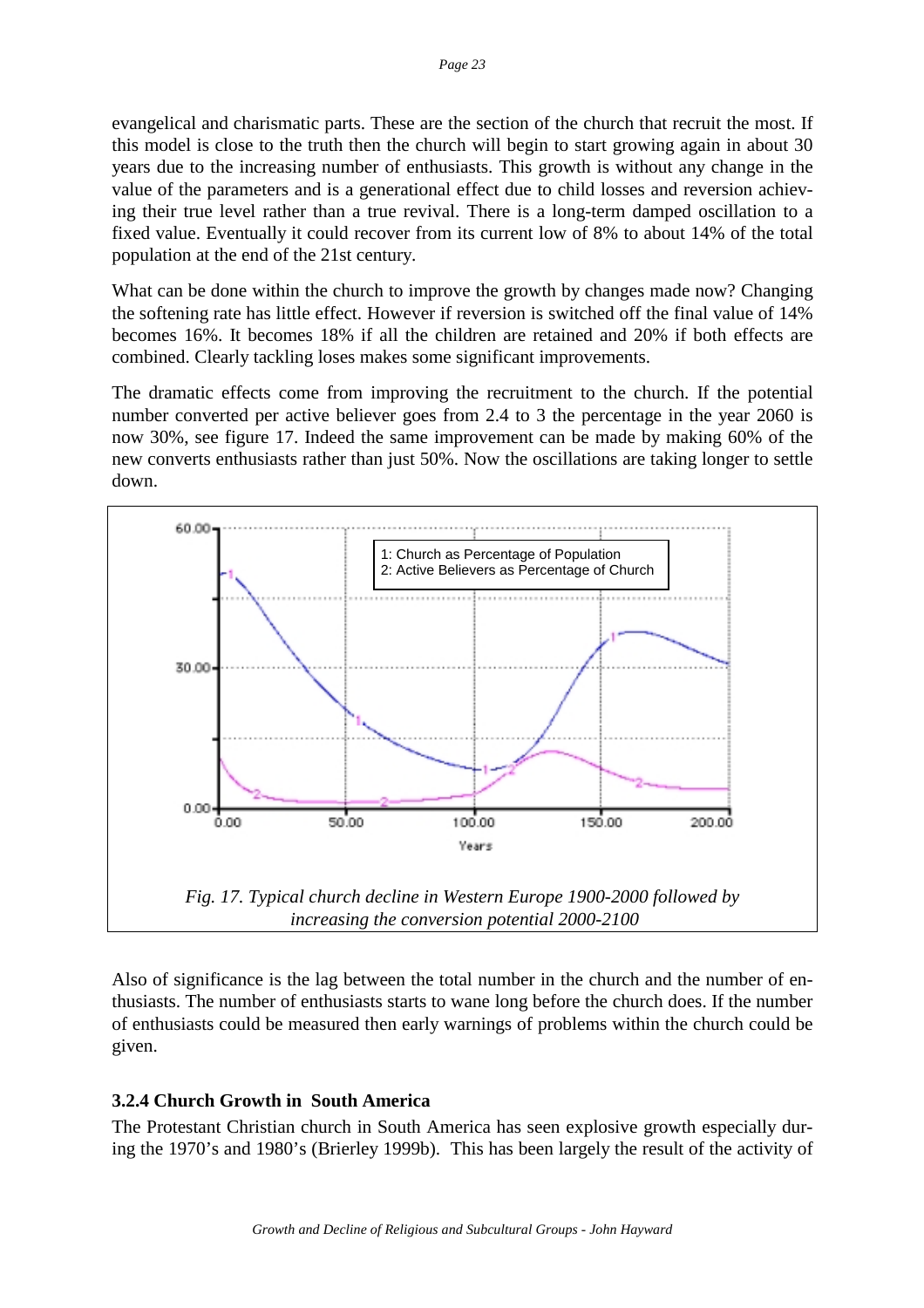Pentecostal churches which display a high degree of enthusiasm. A typical simulation is given in figure 18, where:

potential number converted per active believer = 3.3 duration of enthusiastic phase  $= 10$  years

have been adjusted to fit typical South American church membership data. Other parameters are kept the same as in the European case.



Clearly the percentage of enthusiasts is now past its peak leading to a levelling off and slight decline for the total church in the next 50 years. If this situation is true then the South American churches should be seeing a rise in the level of nominalism in the church. If so tackling this nominalism could prevent the church's future decline. If the church wants to see growth beyond these projected levels it must improve its conversion rate. It cannot expect to see the whole of the population converted on its current levels of conversion.

# **4 Conclusion**

# **4.1 Main Conclusions**

- Realistic patterns of growth are seen when the recruitment to the church is driven by enthusiasts responsible for the conversions.
- If all the church are such enthusiasts, and they are able to keep all their members, and bring all their children into the faith, then the whole population gets converted.
- If a church loses some of its children, or members, then even if they are open to reconversion, the church does not convert the whole of society.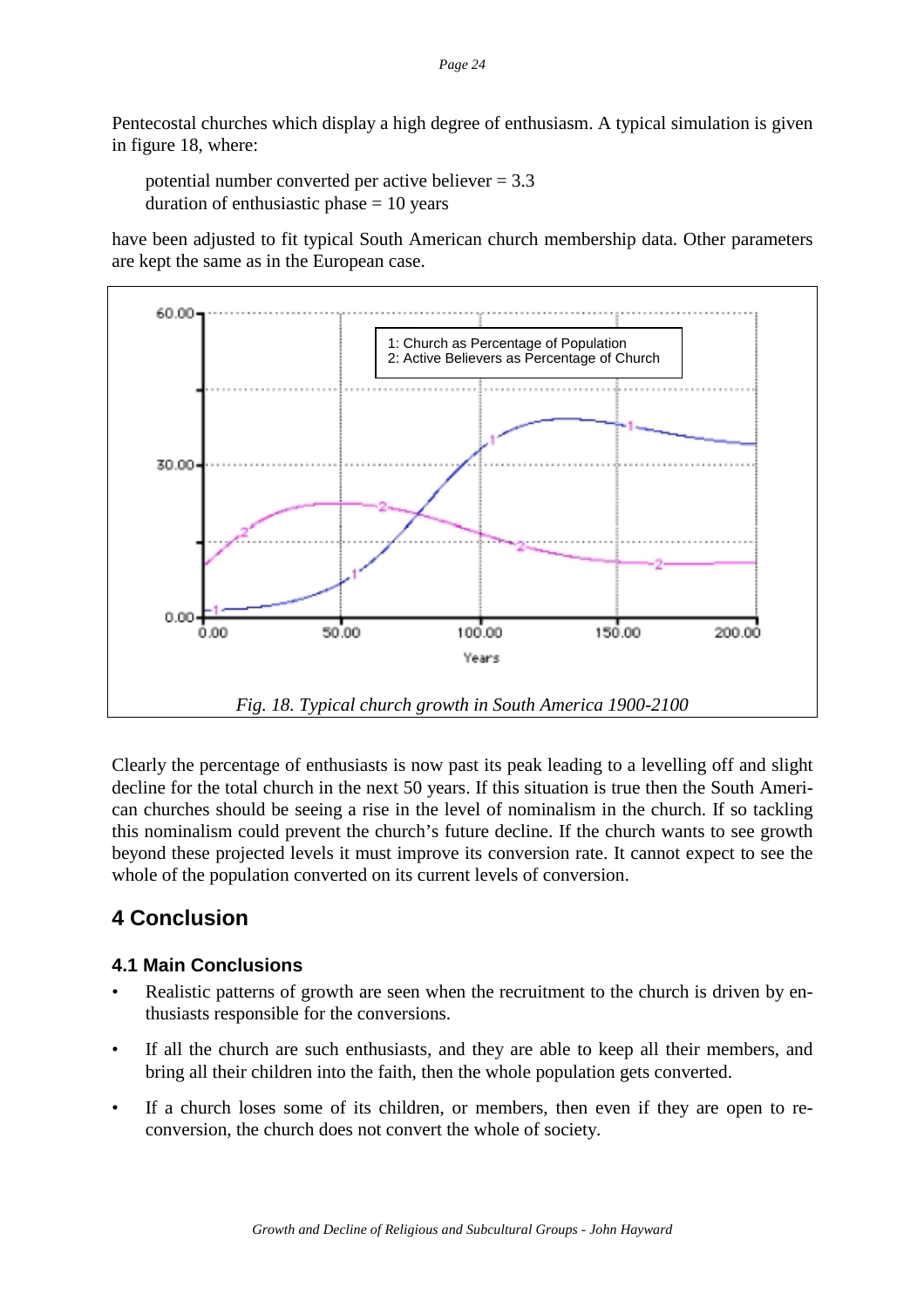- If not all the church are enthusiasts, either because they have lost their enthusiasm, or never had it in the first place, then the church fails to convert the whole of society.
- If the church survives it always tends to fixed stable values as long as parameters do not change.
- If the conversion potential of the enthusiasts is not high enough compared to its losses the church will eventually become extinct.
- In the short term the number of enthusiasts can be become extinct as they increasingly fail to reach a shrinking pool of unbelievers. This occurs before all the unbelievers get converted.
- The church may rise to a high percentage before the effects of reversion cause it to stabilise at a lower value. Thus success in the church may initially mask the long term damage that reversion will cause.

# **4.2 Further Work**

- The models need to be applied to more situations involving churches and others subcultures. Applications to the growth of drug use may be particularly relevant
- In particular the limited enthusiasm model needs to be investigated for non-religious subcultures. Recruitment to such groups as vegetarians is passive rather than active, i.e. by people observing their lifestyle In this case "conversion" will not depend on a believer's enthusiasm. Thus the limited enthusiasm model may not be appropriate.
- In the case of lifestyle and youth subcultures the effect of advertising, which does not depend on contact, needs to be built in.
- A mechanism is needed to allow inactive believers to be "re-infected" by active believers and thus have their enthusiasm restored.

# **5 Acknowledgements**

All graphs, diagrams and simulations were produced with "Stella" software produced by High Performance Systems Inc. The author would like to thank the University of Glamorgan for supporting this research.

# **6 References**

- Anderson R.M. and May R.M. (1987), *Infectious Diseases in Humans: Dynamics and Control*, OUP.
- Bagnall R.S. (1982), Religious conversion and onomastic change in early Egypt, *Bull. of the American Soc. of Papyrologists*, 19, pp.105-124.
- Bailey N.T.J. (1975), *The Mathematical Theory of Infectious Diseases and its Applications*, Griffen, London.
- Bartholomew D.J. (1983), *Stochastic Models for Social Processes*, Third Edition, Wiley, New York.

Brierley P. (1999a), *Religious Trends Number 2*, Christian Research.